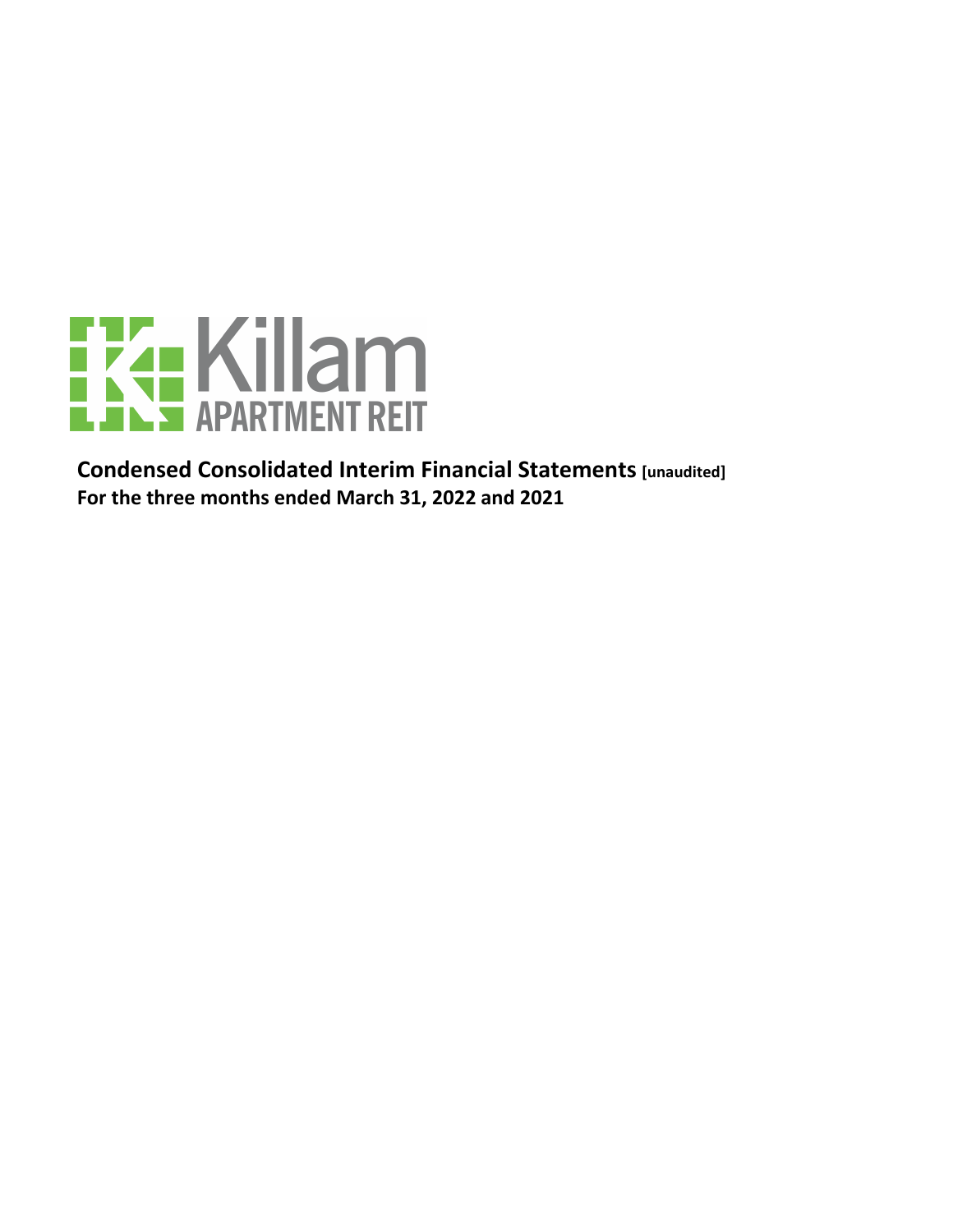## **Condensed Consolidated Interim Statements of Financial Position**

**In thousands of Canadian dollars,** *[unaudited]*

|                                          | <b>Note</b>       | March 31, 2022 | December 31, 2021 |
|------------------------------------------|-------------------|----------------|-------------------|
| <b>ASSETS</b>                            |                   |                |                   |
| <b>Non-current assets</b>                |                   |                |                   |
| Investment properties                    | $\lceil 3 \rceil$ | \$4,630,592    | \$4,540,877       |
| Property and equipment                   |                   | 7,919          | 7,931             |
| Other non-current assets                 | [6]               | 4,463          | 4,375             |
|                                          |                   | \$4,642,974    | \$4,553,183       |
| <b>Current assets</b>                    |                   |                |                   |
| Cash                                     |                   | \$2,879        | \$435             |
| Rent and other receivables               |                   | 8,268          | 7,768             |
| Residential Inventory                    | $[4]$             | 3,234          | 212               |
| Other current assets                     | [6]               | 17,839         | 16,909            |
|                                          |                   | 32,220         | 25,324            |
| <b>TOTAL ASSETS</b>                      |                   | \$4,675,194    | \$4,578,507       |
| <b>EQUITY AND LIABILITIES</b>            |                   |                |                   |
| Unitholders' equity                      | $[12]$            | \$2,251,876    | \$2,111,327       |
| Non-controlling interest                 |                   | 149            | 142               |
| <b>Total Equity</b>                      |                   | \$2,252,025    | \$2,111,469       |
| <b>Non-current liabilities</b>           |                   |                |                   |
| Mortgages and loans payable              | $[7]$             | \$1,664,611    | \$1,678,391       |
| Lease liabilities                        |                   | 9,610          | 9,604             |
| <b>Exchangeable Units</b>                | $[11]$            | 85,772         | 94,461            |
| Deferred income tax                      | $[17]$            | 232,706        | 227,004           |
| Deferred unit-based compensation         | $[14]$            | 4,121          | 6,376             |
| Other non-current liabilities            |                   |                | 20                |
|                                          |                   | \$1,996,820    | \$2,015,856       |
| <b>Current liabilities</b>               |                   |                |                   |
| Mortgages and loans payable              | $[7]$             | 249,722        | 236,943           |
| <b>Credit facilities</b>                 | [8]               | 13,526         | 61,730            |
| <b>Construction loans</b>                | $[9]$             | 91,348         | 77,596            |
| Accounts payable and accrued liabilities | $[10]$            | 71,753         | 74,913            |
|                                          |                   | 426,349        | 451,182           |
| <b>Total Liabilities</b>                 |                   | \$2,423,169    | \$2,467,038       |
| <b>TOTAL EQUITY AND LIABILITIES</b>      |                   | \$4,675,194    | \$4,578,507       |
| <b>Commitments and contingencies</b>     | $[22]$            |                |                   |
| <b>Financial guarantees</b>              | $[23]$            |                |                   |

See accompanying notes to the unaudited condensed consolidated interim financial statements.

Approved on behalf of the Board of Trustees

(signed) "Karine L. MacIndoe " [signed) "Philip D. Fraser"

Trustee Trustee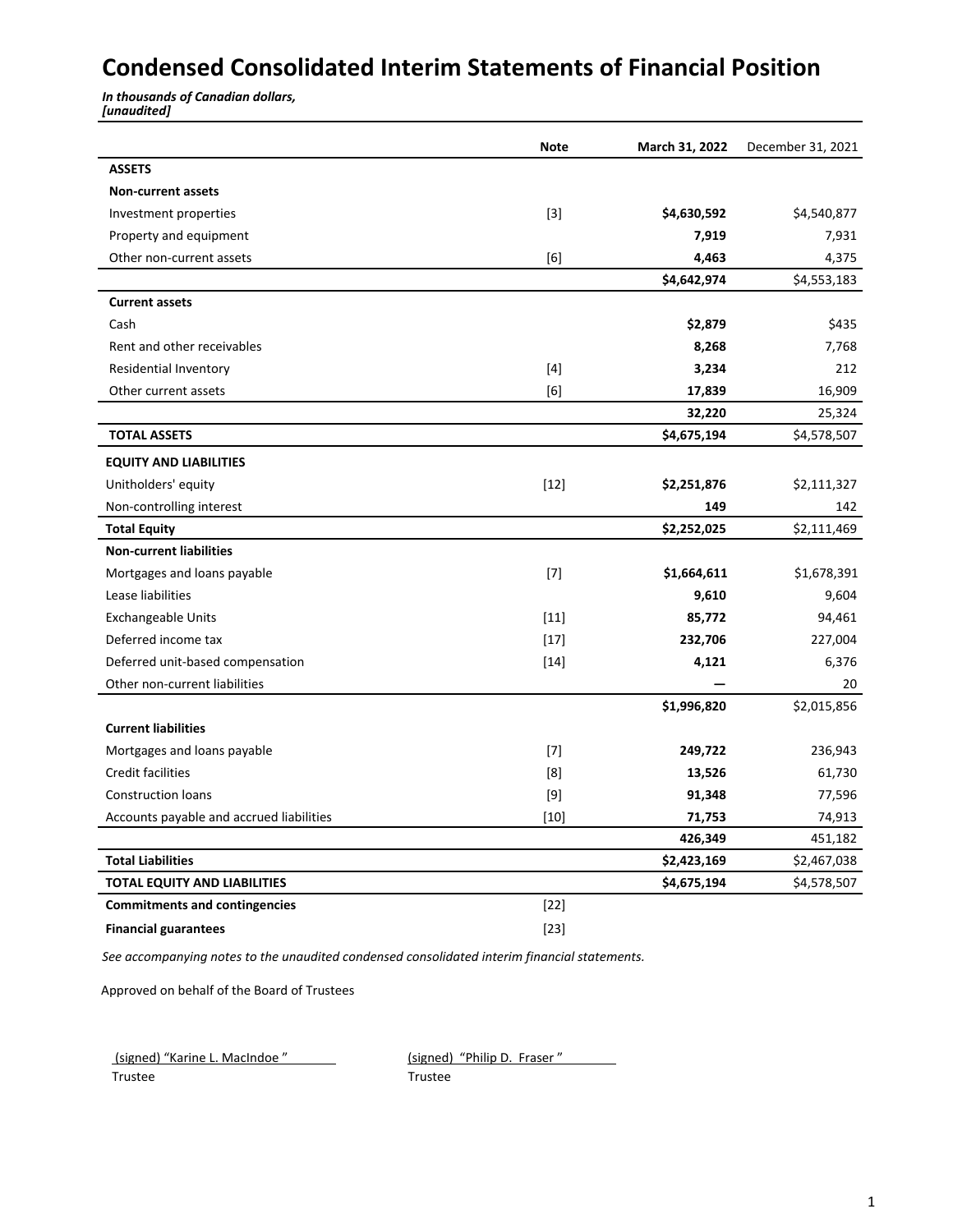## **Condensed Consolidated Interim Statements of Income and Comprehensive Income**

*In thousands of Canadian dollars, [unaudited]*

|                                                  | Three months ended March 31, |           |                |
|--------------------------------------------------|------------------------------|-----------|----------------|
|                                                  | <b>Note</b>                  | 2022      | 2021           |
| <b>Property revenue</b>                          | $[15]$                       | \$77,464  | \$67,374       |
| <b>Property operating expenses</b>               |                              |           |                |
| Operating expenses                               |                              | (12, 218) | (11, 238)      |
| Utility and fuel expenses                        |                              | (9,693)   | (7, 259)       |
| Property taxes                                   |                              | (10, 290) | (8,614)        |
|                                                  |                              | (32, 201) | (27, 111)      |
| <b>Net operating income</b>                      |                              | \$45,263  | \$40,263       |
| Other income                                     |                              | 379       | 237            |
| Financing costs                                  | $[16]$                       | (13, 269) | (12, 348)      |
| Depreciation                                     |                              | (139)     | (133)          |
| Administration                                   |                              | (4, 265)  | (3,653)        |
| Fair value adjustment on unit-based compensation | $[14]$                       | 1,084     | (211)          |
| Fair value adjustment on Exchangeable Units      | $[11]$                       | 8,689     | (5, 742)       |
| Fair value adjustment on investment properties   | $[3]$                        | 27,988    | 13,809         |
| Income before income taxes                       |                              | 65,730    | 32,222         |
| Deferred tax expense                             | $[17]$                       | (5,703)   | (4,800)        |
| Net income and comprehensive income              |                              | \$60,027  | \$27,422       |
| Comprehensive income                             |                              | \$60,027  | \$27,422       |
|                                                  |                              |           |                |
| Net income attributable to:                      |                              |           |                |
| <b>Unitholders</b>                               |                              | 60,024    | 27,420         |
| Non-controlling interest                         |                              | 3         | $\overline{2}$ |
|                                                  |                              | \$60,027  | \$27,422       |
| Comprehensive income attributable to:            |                              |           |                |
| <b>Unitholders</b>                               |                              | 60,024    | 27,420         |
| Non-controlling interest                         |                              | 3         | $\overline{2}$ |
|                                                  |                              | \$60,027  | \$27,422       |

See accompanying notes to the unaudited condensed consolidated interim financial statements.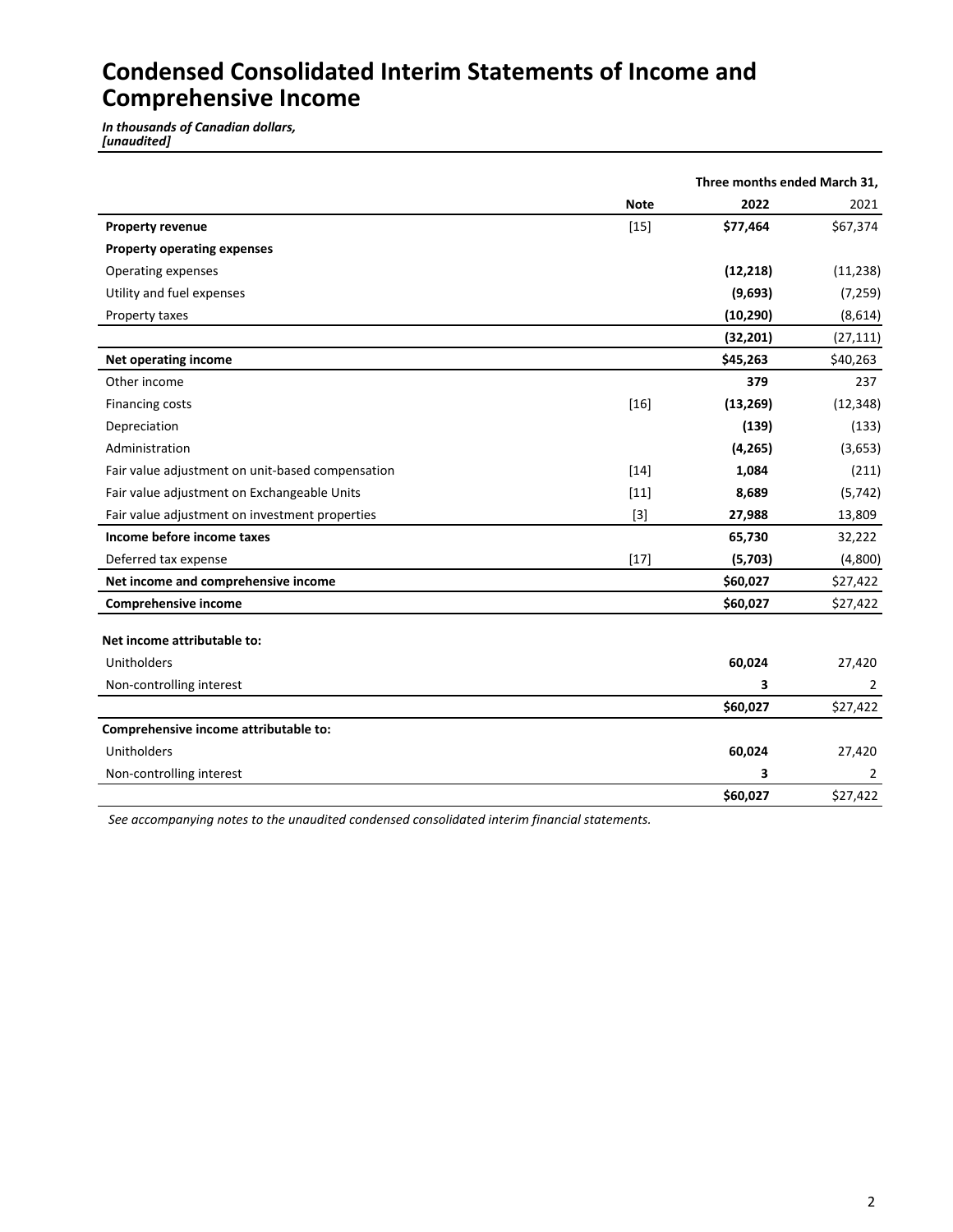# **Condensed Consolidated Interim Statements of Changes in Equity**

*In thousands of Canadian dollars, [unaudited]*

| Three months ended March 31, 2022           | <b>Trust Units</b> | Contributed<br><b>Surplus</b> | Retained<br><b>Earnings</b> | Non-controlling<br><b>Interest</b> | <b>Total Equity</b> |
|---------------------------------------------|--------------------|-------------------------------|-----------------------------|------------------------------------|---------------------|
| As at January 1, 2022                       | \$1,230,307        | \$795                         | \$880,225                   | \$142                              | \$2,111,469         |
| Distribution reinvestment plan              | 6,397              |                               |                             |                                    | 6,397               |
| Deferred Unit-based compensation            | 621                |                               |                             |                                    | 621                 |
| Issued for cash                             | 93,628             |                               |                             |                                    | 93,628              |
| Net income                                  |                    |                               | 60,024                      | 3                                  | 60,027              |
| Contributions from non-controlling interest |                    |                               |                             | 4                                  | 4                   |
| Distributions declared and paid             |                    |                               | (13, 322)                   |                                    | (13, 322)           |
| Distributions payable                       |                    |                               | (6,799)                     |                                    | (6, 799)            |
| As at March 31, 2022                        | \$1,330,953        | \$795                         | \$920,128                   | \$149                              | \$2,252,025         |

| Three months ended March 31, 2021     | <b>Trust Units</b> | Contributed<br><b>Surplus</b> | Retained<br>Earnings | Non-controlling<br>Interest | <b>Total Equity</b> |
|---------------------------------------|--------------------|-------------------------------|----------------------|-----------------------------|---------------------|
| As at January 1, 2021                 | \$1,097,713        | \$795                         | \$669,621            | \$129                       | \$1,768,258         |
| <b>Exchange of Exchangeable Units</b> |                    |                               |                      |                             |                     |
| Distribution reinvestment plan        | 5,828              |                               |                      |                             | 5,828               |
| Deferred Unit-based compensation      | 888                |                               |                      |                             | 888                 |
| Net income                            |                    |                               | 27,420               | 2                           | 27,422              |
| Distributions declared and paid       |                    |                               | (11, 836)            |                             | (11, 836)           |
| Distributions payable                 |                    |                               | (5,930)              |                             | (5,930)             |
| As at March 31, 2021                  | \$1,104,429        | \$795                         | \$679,275            | \$131                       | \$1,784,630         |

See accompanying notes to the unaudited condensed consolidated interim financial statements.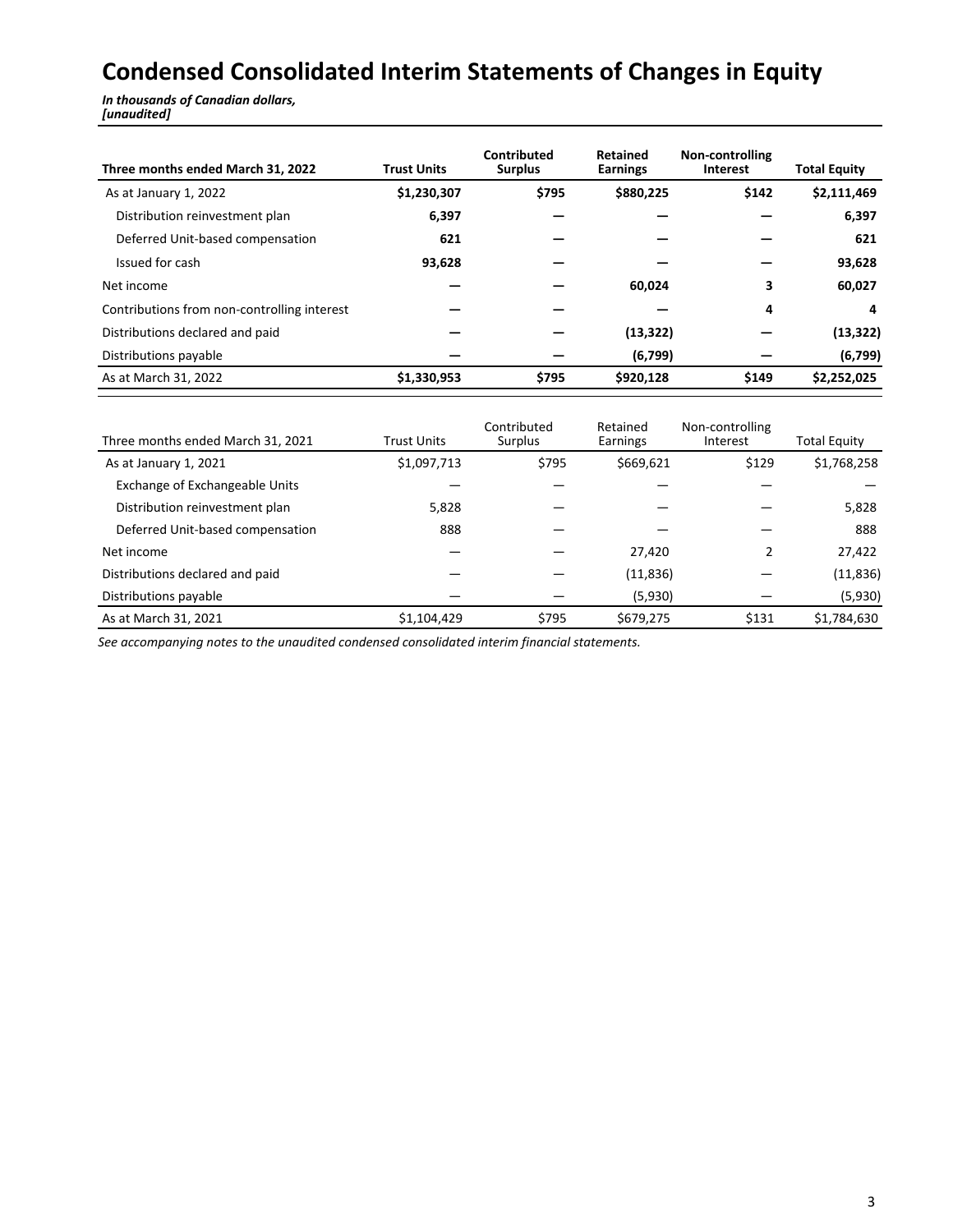# **Condensed Consolidated Interim Statements of Cash Flows**

*In thousands of Canadian dollars, [unaudited]*

|                                                             |             | Three months ended March 31, |            |
|-------------------------------------------------------------|-------------|------------------------------|------------|
|                                                             | <b>Note</b> | 2022                         | 2021       |
| <b>OPERATING ACTIVITIES</b>                                 |             |                              |            |
| Net income                                                  |             | \$60,027                     | \$27,422   |
| Add (deduct) items not affecting cash                       |             |                              |            |
| Fair value adjustments                                      |             | (37, 761)                    | (7, 856)   |
| Depreciation                                                |             | 139                          | 133        |
| Amortization of deferred financing                          |             | 860                          | 877        |
| Non-cash compensation expense                               |             | 646                          | 492        |
| Deferred income taxes                                       |             | 5,703                        | 4,800      |
| Amortization of fair value adjustments on assumed mortgages |             | 20                           | 12         |
| (Gain) loss on derivative liability                         |             | (107)                        | (40)       |
| Interest expense on Exchangeable Units                      |             | 701                          | 697        |
| Straight-line rent                                          |             | (132)                        | (131)      |
| Interest expense on lease liability                         |             | 98                           | 97         |
| Net change in non-cash operating activities                 | $[19]$      | (6, 395)                     | 1,252      |
| Cash provided by operating activities                       |             | \$23,799                     | \$27,755   |
| <b>FINANCING ACTIVITIES</b>                                 |             |                              |            |
| Deferred financing costs paid                               |             | (2,894)                      | (935)      |
| Net proceeds on issuance of Units                           |             | 93,628                       |            |
| Cash paid on redemption of restricted Units                 |             | (1,076)                      | (1, 339)   |
| Cash paid on lease liabilities                              |             | (82)                         | (79)       |
| Mortgage financing                                          |             | 58,786                       | 65,875     |
| Mortgages repaid                                            |             | (40, 651)                    | (6, 714)   |
| Mortgage principal repayments                               |             | (17, 123)                    | (14, 642)  |
| Credit facility proceeds (repayments)                       |             | (48, 204)                    | 37,584     |
| Proceeds from construction loans                            |             | 13,752                       | 16,995     |
| Construction loan repayments                                |             |                              | (11,581)   |
| Contributions from non-controlling interest                 |             | 4                            |            |
| Distributions to Unitholders                                |             | (14, 127)                    | (12,606)   |
| Cash provided by financing activities                       |             | \$42,013                     | \$72,558   |
| <b>INVESTING ACTIVITIES</b>                                 |             |                              |            |
| Increase in restricted cash                                 |             | (1, 224)                     | (1, 325)   |
| Acquisition of investment properties, net of debt           |             | (29, 934)                    | (67, 264)  |
| Development of investment properties                        |             | (20, 021)                    | (19, 100)  |
| Capital expenditures                                        |             | (12, 189)                    | (11, 543)  |
| Cash used in investing activities                           |             | ( \$63, 368)                 | (599, 232) |
| Net (decrease) increase in cash                             |             | 2,444                        | 1,081      |
| Cash, beginning of period                                   |             | 435                          | 2,556      |
| Cash, end of period                                         |             | \$2,879                      | \$3,637    |

See accompanying notes to the unaudited condensed consolidated interim financial statements.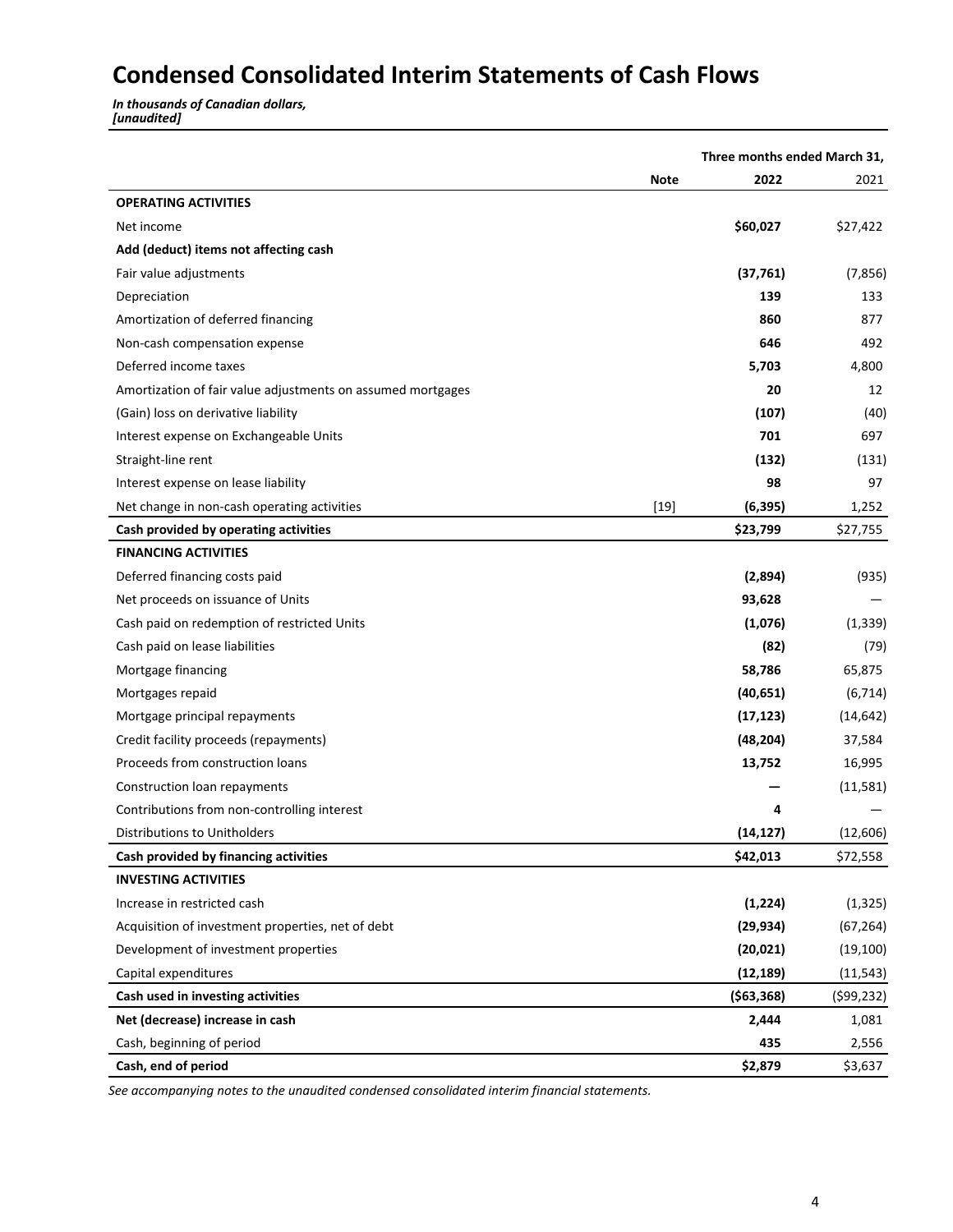**Dollar amounts in thousands of Canadian dollars (except as noted)** *[unaudited]*

#### **1. Organization of the Trust**

Killam Apartment Real Estate Investment Trust ("Killam" or the "Trust") is an unincorporated open-ended mutual fund trust created pursuant to the amended and restated Declaration of Trust ("DOT"), dated November 27, 2015, under the laws of the Province of Ontario. Killam specializes in the acquisition, management and development of multi-residential apartment buildings, manufactured home communities ("MHCs") and commercial properties in Canada.

The condensed consolidated interim financial statements comprise the financial statements of Killam and its subsidiaries as at and for the three months ended March 31, 2022. Killam's head office operations are located at 3700 Kempt Road, Halifax, Nova Scotia, B3K 4X8.

#### **2.** Significant Accounting Policies

#### **(A) Statement of Compliance**

These condensed consolidated interim financial statements have been prepared in accordance with IAS 34, *Interim Financial Reporting* as issued by the International Accounting Standards Board ("IASB"). Accordingly, certain information and footnote disclosures normally included in annual financial statements prepared in accordance with International Financial Reporting Standards ("IFRS") as issued by the IASB have been omitted or condensed.

The condensed consolidated interim financial statements of the Trust for the period ended March 31, 2022 were authorized for issue in accordance with a resolution of the Board of Trustees of Killam on May 4, 2022.

#### **(B) Basis of Presentation**

The condensed consolidated interim financial statements of Killam have been prepared on a historical cost basis, except for investment properties, deferred unit-based compensation, a derivative liability and Exchangeable Units, which have been measured at fair value. Historical cost is generally based on the fair value of the consideration given in exchange for assets. The condensed consolidated interim financial statements have been prepared on a going concern basis and are presented in Canadian dollars, which is Killam's functional currency, and all values are rounded to the nearest thousand (\$000), except per unit amounts or as noted.

The condensed consolidated interim financial statements should be read in conjunction with the most recently issued consolidated financial statements, which includes information necessary or useful to understanding the Trust's business and financial statement presentation. In particular, Killam's significant accounting policies were presented in note 2 to the consolidated financial statements for the year ended December 31, 2021, and have been consistently applied in the preparation of these condensed consolidated interim financial statements with the addition of the following:

#### **Residential Inventory**

Residential inventory consists of assets acquired or developed that Killam does not intend to use for rental income purposes and plans to sell in the ordinary course of business. Killam expects to earn a return on such assets through a combination of property operating income earned during the holding period and sales proceeds. Residential inventory is recorded at the lower of cost, including pre-development expenditures and capitalized borrowing costs, and net realizable value. Net realizable value is the estimated selling price in the ordinary course of business, less estimated selling costs and estimated development costs to complete. Residential inventory is reviewed for impairment at each reporting period date. An impairment loss is recognized in net income (loss) when the carrying value of the asset exceeds its net realizable value. Transfers between residential inventory and investment property occur when there is a change in use. A change in use occurs when the property meets, or ceases to meet, the definition of investment property based on management's intentions and there is observable evidence of a change in use.

The operating results for the three months ended March 31, 2022, are not necessarily indicative of results that may be expected for the full year ending December 31, 2022, due to seasonal variations in property expenses and other factors.

The condensed consolidated interim financial statements have been prepared considering the impact that the spread of COVID-19 has and continues to have on local, national and worldwide economies. Killam has considered the economic outlook that may be experienced as a result of this virus and the related economic recovery from the pandemic, on its tenants, suppliers and lenders. Killam has also considered the current inflationary economic environment, impact of rising interest rates and potential for government intervention and how increased uncertainty could impact the valuation of investment properties. Killam has used the best information available as at March 31, 2022, in determining its estimates and the assumptions that affect the carrying amounts of assets and liabilities, and earnings for the period. Actual results could differ from those estimates. Killam considers the estimates that could be most significantly impacted by COVID-19 to include those underlying the valuation of investment properties and the estimated credit losses on accounts receivable.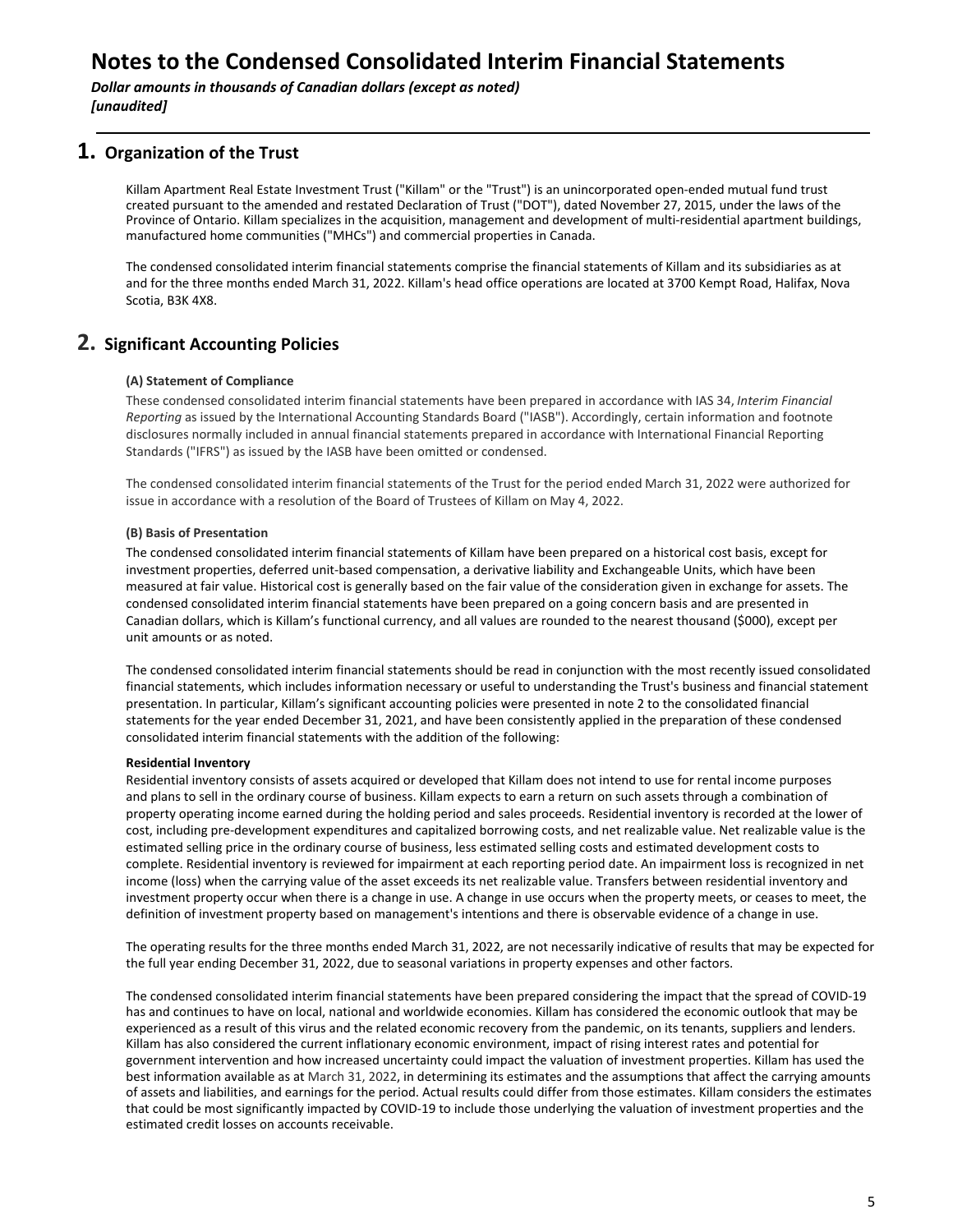### **3.** Investment Properties

**As at March 31, 2022**

|                                                       |                   |           |                        |           | Land for                |             |
|-------------------------------------------------------|-------------------|-----------|------------------------|-----------|-------------------------|-------------|
|                                                       | <b>Apartments</b> |           | <b>MHCs</b> Commercial |           | <b>IPUC</b> Development | Total       |
| Balance, beginning of period                          | \$3,897,354       | \$231,370 | \$155,306              | \$201,319 | \$55,528                | \$4,540,877 |
| Fair value adjustment on investment properties        | 21,544            | 1,189     | 1,123                  | 4,132     |                         | 27,988      |
| Acquisitions                                          | 26,562            |           | 3,956                  |           |                         | 30,518      |
| Transfer from IPUC                                    | 52,289            |           | –                      | (52,289)  |                         |             |
| Capital expenditures                                  | 10,942            | 711       | 436                    | 20,548    | 771                     | 33,408      |
| Transfer from land for development                    | 1,394             |           |                        |           | (1, 394)                |             |
| Transfer to residential inventory                     |                   |           |                        | (3,073)   |                         | (3,073)     |
| Interest capitalized on IPUC and land for development |                   |           |                        | 660       | 214                     | 874         |
| Balance, end of period                                | \$4,010,085       | \$233,270 | \$160,821              | \$171,297 | \$55,119                | \$4,630,592 |
|                                                       |                   |           |                        |           |                         |             |

As at December 31, 2021

|                                                       |             |             |            |             | Land for    |             |
|-------------------------------------------------------|-------------|-------------|------------|-------------|-------------|-------------|
|                                                       | Apartments  | <b>MHCs</b> | Commercial | <b>IPUC</b> | Development | Total       |
| Balance, beginning of year                            | \$3,218,369 | \$212,699   | \$139,130  | \$128,100   | \$43,620    | \$3,741,918 |
| Fair value adjustment on investment properties        | 210,829     | 12,844      | 2,937      | 11,097      | –           | 237,707     |
| Acquisitions                                          | 382,129     | 404         | 10,495     |             | 13,315      | 406,343     |
| Transfer from IPUC                                    | 17,254      |             |            | (17, 254)   |             |             |
| Capital expenditures                                  | 68,773      | 5,423       | 2.744      | 73,005      | 1,905       | 151,850     |
| Transfer from land for development                    |             |             |            | 4,132       | (4, 132)    |             |
| Interest capitalized on IPUC and land for development |             |             |            | 2,239       | 820         | 3,059       |
| Balance, end of year                                  | \$3.897.354 | \$231,370   | \$155,306  | \$201.319   | \$55,528    | \$4.540.877 |

During the three months ended March 31, 2022, Killam acquired the following properties:

| Property                        | Location     | <b>Acquisition</b><br>Date | Ownership<br><b>Interest</b> | <b>Property Type</b>             | <b>Units</b> | Purchase<br>Price <sup>(1)</sup> |
|---------------------------------|--------------|----------------------------|------------------------------|----------------------------------|--------------|----------------------------------|
| 1477 & 1479 Carlton Street      | Halifax, NS  | 16-Feb-22                  | 100%                         | Apartment                        | 4            | \$3,500                          |
| 510-516 Quiet Place             | Waterloo, ON | 7-Mar-22                   | 100%                         | Apartment                        | 24           | 7,900                            |
| 150 Wissler Road <sup>(2)</sup> | Waterloo, ON | 17-Mar-22                  |                              | 100% Commercial/Development Land |              | 3,850                            |
| <b>Craigflower House</b>        |              | Victoria, BC 31-Mar-22     | 100%                         | Apartment                        | 49           | 14,000                           |
| <b>Total Acquisitions</b>       |              |                            |                              |                                  |              | \$29,250                         |

 $^{(1)}$  Purchase price does not include transaction costs.

 $^{(2)}$  Property has in-place income acquired for future development potential located adjacent to Killam's Northfield Gardens complex in Waterloo. 

During the three months ended March 31, 2022, Killam capitalized salaries of \$1.4 million (three months ended March 31, 2021 - \$1.0 million), as part of its project improvement, suite renovation and development programs. For the three months ended March 31, 2022, interest costs associated with the general corporate borrowings used to fund development were capitalized to the respective development projects using Killam's weighted average borrowing rate of 2.58% (March 31, 2021 - 2.66%). Interest costs associated with development specific loans were capitalized to the respective developments using the actual borrowing rate associated with the loan.

Investment properties with a fair value of \$4.2 billion as at March 31, 2022 (December 31, 2021 - \$4.3 billion), have been pledged as collateral against Killam's mortgages, construction loan and credit facilities.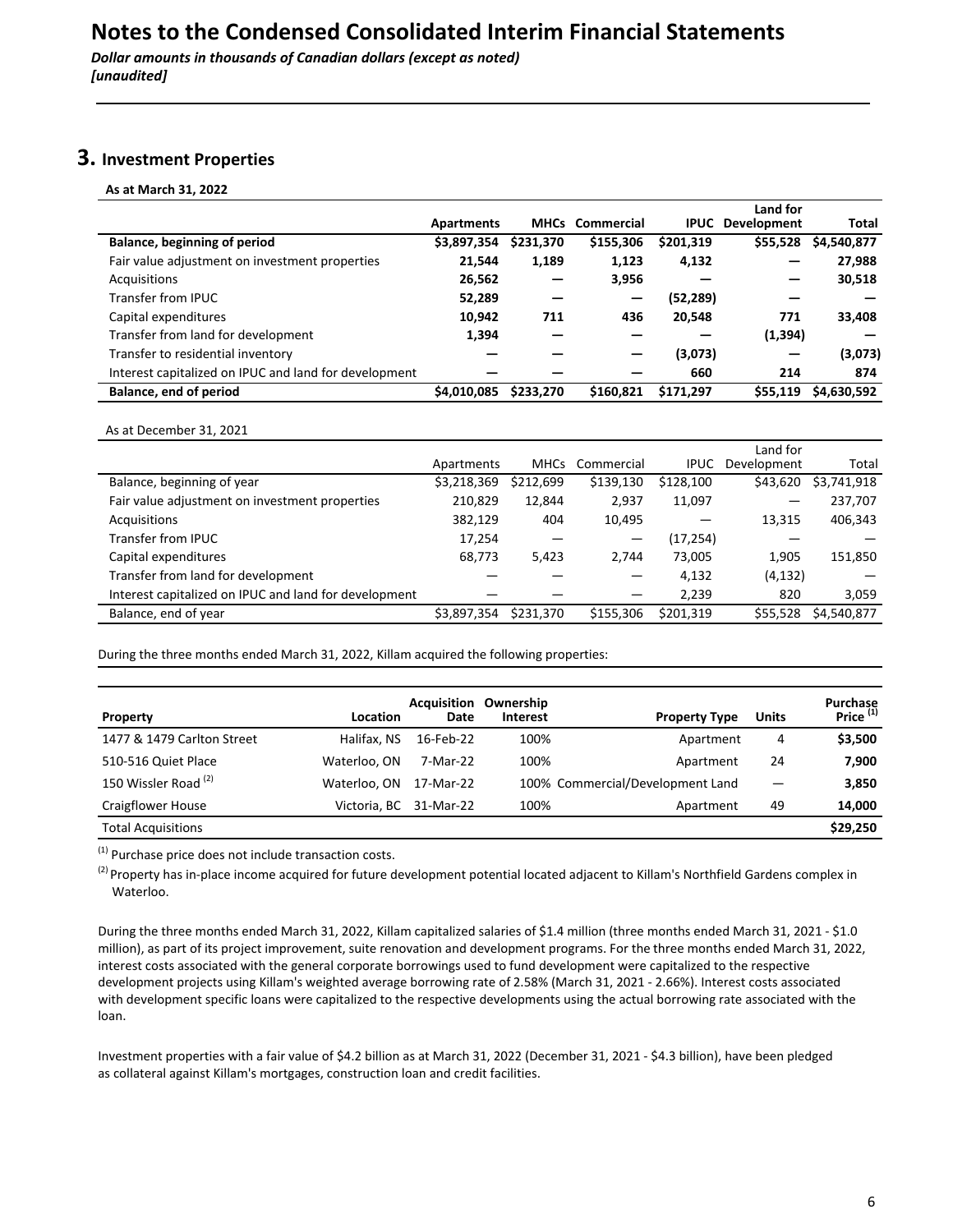**Dollar amounts in thousands of Canadian dollars (except as noted)** *[unaudited]*

#### **3. Investment Properties (continued)**

#### **Valuation Basis**

Using the direct income capitalization method, the apartment properties were valued using cap-rates in the range of 3.00% to 7.00%, applied to a stabilized net operating income ("SNOI") of \$174.6 million (December 31, 2021 - 3.00% to 7.00% and \$172.4 million), resulting in an overall weighted average effective cap-rate of 4.41% (December 31, 2021 - 4.41%). The stabilized occupancy rates used in the calculation of SNOI were in the range of 94.0% to 99.0% (December 31, 2021 - 94.0% to 99.0%). Using the direct income capitalization method, the MHC properties were valued using cap-rates in the range of 5.0% to 6.5%, applied to a SNOI of \$12.6 million (December 31, 2021 - 5.0% to 6.5% and \$12.5 million), resulting in an overall weighted average effective cap-rate of 5.59% (December 31, 2021 - 5.59%). The stabilized occupancy rate used in the calculation of SNOI was 97.8% (December 31, 2021 - 97.8%). Using the discounted cash flow (DCF) method, fair value is estimated using assumptions regarding benefits and liabilities of ownership over the asset's life, including a terminal value. This method involves the projection of stabilized cash flows on each individual property, with market derived discount rates and terminal capitalization rates applied to the stabilized cash flow to establish the present value of the income stream associated with the asset. Using a discounted cash flow model, the stabilized commercial properties were valued using key inputs determined by management based on review of asset performance and comparable assets in relevant markets. The weighted average discount rate applied in the period was 7.48% (December 31, 2021 - 7.48%).

Killam reviewed its valuation of investment properties in light of COVID-19 as at March 31, 2022. It is not possible to forecast with certainty the duration and full scope of the economic impact of COVID-19 and other consequential changes on Killam's business and operations, both in the short-term and in the long-term. In the long-term scenario the aspects which could be impacted include rental rates, occupancy and cap-rates which would impact the underlying valuation of investment properties. Killam has applied judgement in estimating the valuation given the uncertainties surrounding the economic impact of COVID-19.

|                         |       | March 31, 2022 |                              |       | December 31, 2021 |                       |
|-------------------------|-------|----------------|------------------------------|-------|-------------------|-----------------------|
|                         |       |                | <b>Effective</b><br>Weighted |       |                   | Effective<br>Weighted |
|                         | Low   | High           | Average                      | Low   | High              | Average               |
| <b>Apartments</b>       | 3.00% | 7.00%          | 4.41%                        | 3.00% | 7.00%             | 4.41%                 |
| Halifax                 | 3.75% | 5.60%          | 4.40%                        | 3.75% | 5.60%             | 4.37%                 |
| Moncton                 | 3.80% | 6.50%          | 4.89%                        | 3.80% | 7.00%             | 4.86%                 |
| Fredericton             | 5.00% | 5.25%          | 5.11%                        | 5.00% | 5.25%             | 5.10%                 |
| Saint John              | 5.25% | 5.25%          | 5.25%                        | 5.25% | 5.25%             | 5.25%                 |
| St. John's              | 5.00% | 7.00%          | 5.75%                        | 5.00% | 6.00%             | 5.64%                 |
| Charlottetown           | 4.42% | 5.75%          | 5.40%                        | 4.42% | 5.75%             | 5.39%                 |
| Ontario                 | 3.00% | 4.87%          | 3.59%                        | 3.00% | 4.87%             | 3.59%                 |
| <b>British Columbia</b> | 3.50% | 3.50%          | 3.50%                        | 3.50% | 3.50%             | 3.50%                 |
| Alberta                 | 4.47% | 5.00%          | 4.66%                        | 4.47% | 5.00%             | 4.65%                 |
| <b>MHCs</b>             | 5.00% | 6.50%          | 5.59%                        | 5.00% | 6.50%             | 5.59%                 |
| Ontario                 | 5.00% | 6.50%          | 5.86%                        | 5.00% | 6.50%             | 5.86%                 |
| Nova Scotia             | 5.00% | 6.00%          | 5.27%                        | 5.00% | 6.00%             | 5.27%                 |
| New Brunswick           | 5.19% | 6.50%          | 5.77%                        | 5.19% | 6.50%             | 5.77%                 |
| Newfoundland            | 6.00% | 6.00%          | 6.00%                        | 6.00% | 6.00%             | 6.00%                 |

Investment property valuations are most sensitive to changes in the cap-rate. The cap-rate assumptions for the investment properties are included in the following table by region:

#### **Fair Value Sensitivity**

The following table summarizes the impact of changes in capitalization rates and stabilized NOI on the fair value of Killam's investment properties:

|                                         |            | Change in Stabilized NOI <sup>(1)</sup> |            |           |            |           |
|-----------------------------------------|------------|-----------------------------------------|------------|-----------|------------|-----------|
|                                         |            | $(2.00)\%$                              | $(1.00)\%$ | $-$ %     | 1.00%      | 2.00%     |
|                                         | $(0.50)\%$ | \$442.284                               | \$490,835  | \$539,386 | \$587,937  | \$636,487 |
|                                         | $(0.25)\%$ | 162,357                                 | 208,052    | 253,746   | 299,440    | 345,135   |
| Change in<br><b>Capitalization Rate</b> | -%         | (86, 314)                               | (43, 157)  |           | 43.157     | 86,314    |
|                                         | 0.25%      | (308,704)                               | (267,816)  | (226,928) | (186, 041) | (145,153) |
|                                         | 0.50%      | (508,782)                               | (469, 936) | (431,090) | (392,244)  | (353,398) |

 $<sup>(1)</sup>$  Includes Killam's apartment and MHC portfolios, which are valued using the direct income capitalization method, and commercial</sup> assets valued using a discounted cash flow approach.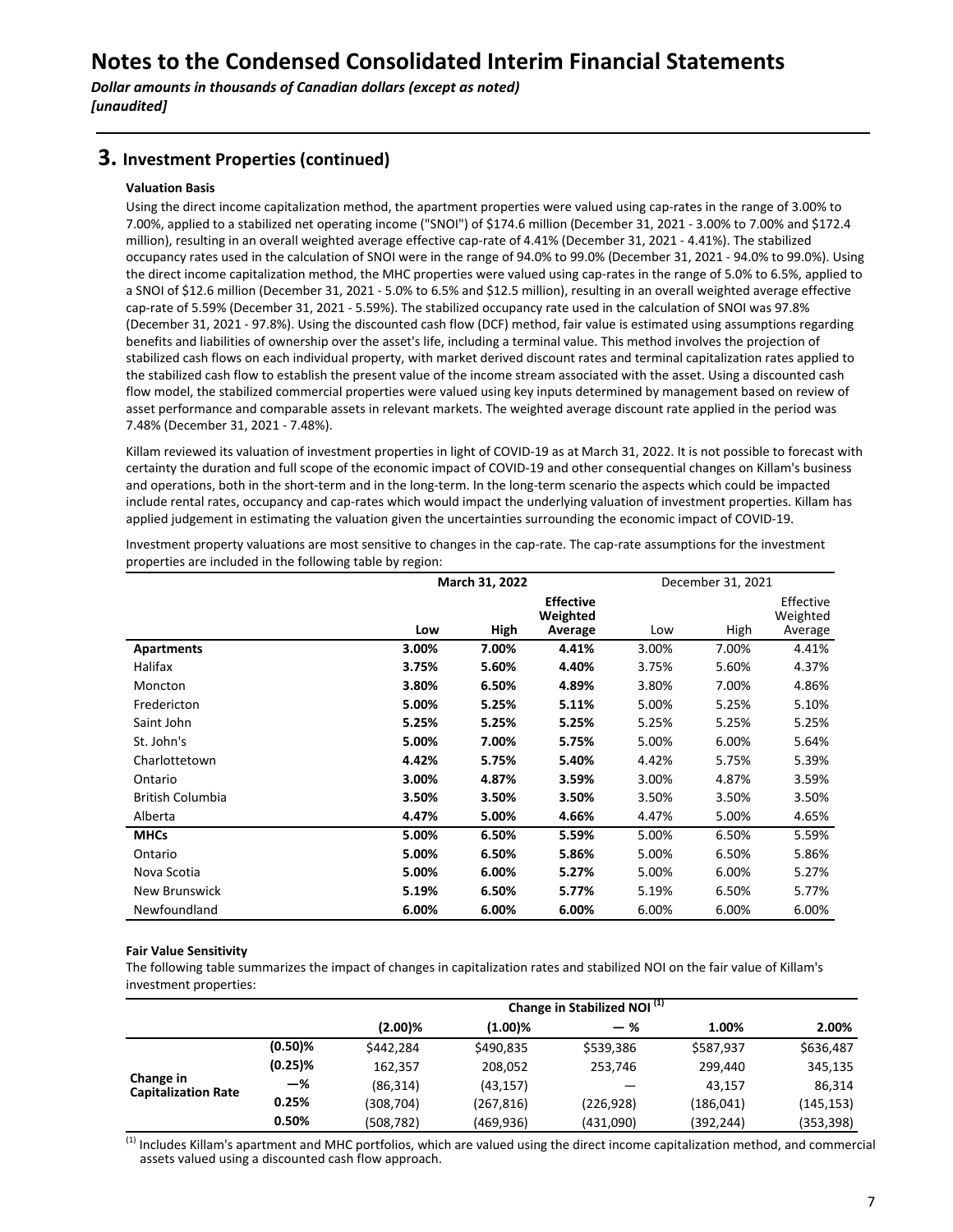**Dollar amounts in thousands of Canadian dollars (except as noted)** *[unaudited]*

### **4.** Residential Inventory

Residential inventory consists of assets that are developed by Killam for sale in ordinary course of business and MHC home inventory.

|                                     | Three months ended March 31, 2022 Year ended December 31, 2021 |       |
|-------------------------------------|----------------------------------------------------------------|-------|
| Balance, beginning of period        | \$212                                                          | \$9   |
| Net change in MHC home inventory    | (51)                                                           | 203   |
| Transfer from investment properties | 3.073                                                          |       |
| Balance, end of period              | \$3,234                                                        | \$212 |

Residential inventory consists of assets acquired or developed that Killam does not intend to use for rental income purposes and plans to sell in the ordinary course of business. Killam expects to earn a return on such assets through a combination of property operating income earned during the holding period and sale proceeds. As at March 31, 2022, residential inventory consists of the development of townhouses in Charlottetown, PE, and MHC home inventory intended for resale.

### **5. Joint Operations and Investments in Joint Venture**

Killam has interests in five properties, one development project and land for future development that are subject to joint control and are joint operations. Accordingly, the condensed consolidated interim statements of financial position and condensed consolidated interim statements of income and comprehensive income include Killam's rights to and obligations for the related assets, liabilities, revenue and expenses. As at March 31, 2022, the fair value of the investment properties subject to joint control was \$371.4 million (December 31, 2021 - \$371.5 million).

### **6.** Other Current and Non-Current Assets

#### **Other Current Assets**

| As at            | March 31, 2022 | December 31, 2021 |
|------------------|----------------|-------------------|
| Restricted cash  | \$8,711        | \$7,486           |
| Deposits         | 3,315          | 1,575             |
| Prepaid expenses | 5,813          | 7,848             |
|                  | \$17,839       | \$16,909          |

Restricted cash consists of security deposits and property tax reserves. Deposits consist of funds held in trust for future acquisitions.

#### **Other Non-Current Assets**

As at March 31, 2022, Killam had a \$0.1 million derivative asset (December 31, 2021 - \$0.02 million derivative liability) and a loan receivable of \$4.4 million (December 31, 2021 - \$4.4 million) from its 25% joint owner of the Charlottetown Mall. The loan receivable bears interest at 6.5% to be paid monthly and full repayment of the loan is due within 36 months from the initial advance in June 2021.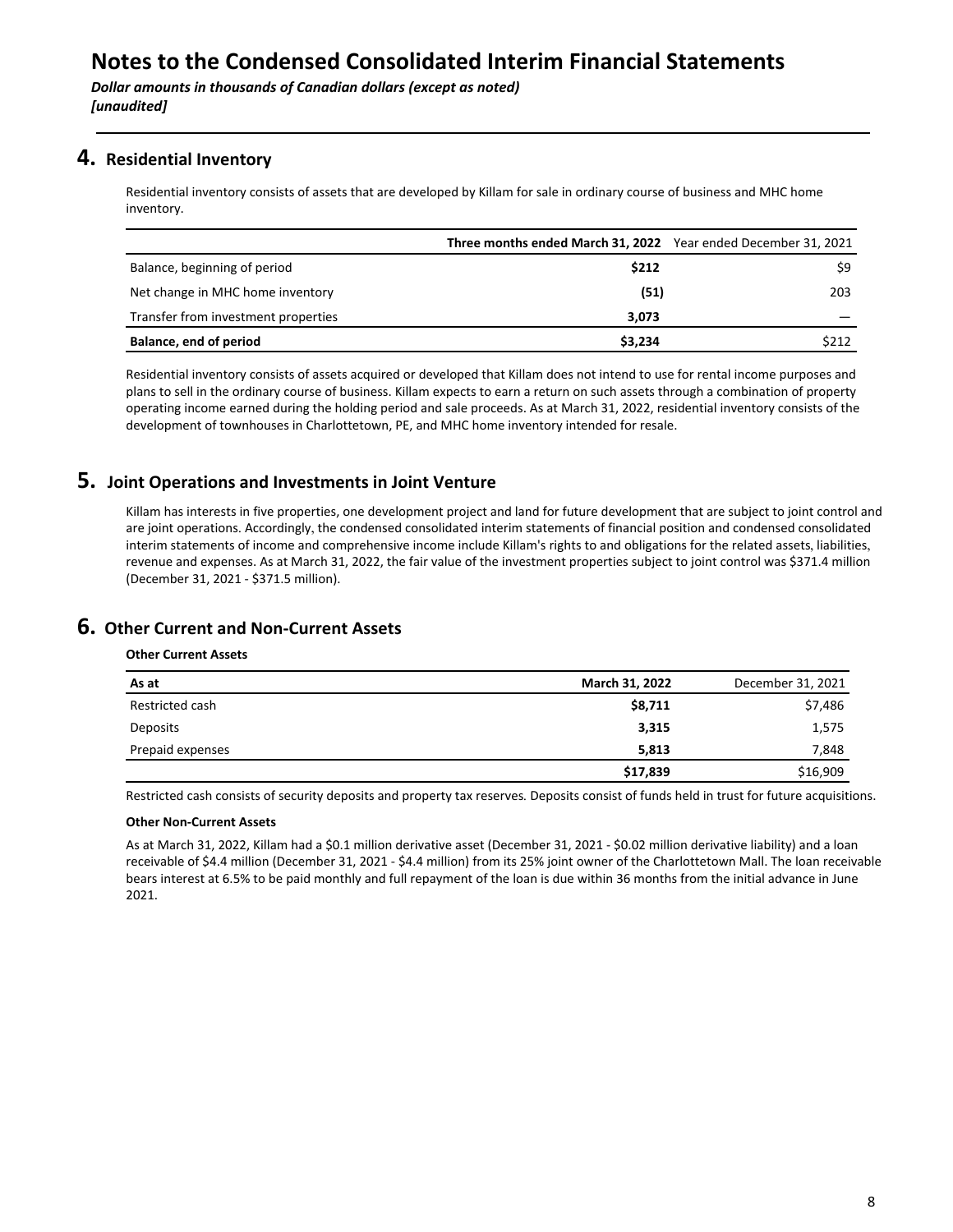### **7.** Mortgages and Loans Payable

| As at                       | March 31, 2022                      |                               | December 31, 2021            |                 |
|-----------------------------|-------------------------------------|-------------------------------|------------------------------|-----------------|
|                             | Weighted<br><b>Average Interest</b> | <b>Debt</b><br><b>Balance</b> | Weighted<br>Average Interest | Debt<br>Balance |
| Mortgages and loans payable |                                     |                               |                              |                 |
| Fixed rate                  | 2.58%                               | \$1,910,533                   | 2.58%                        | \$1,907,064     |
| Variable rate               | 2.23%                               | 3,800                         | 2.37%                        | 8,270           |
| <b>Total</b>                |                                     | \$1,914,333                   |                              | \$1,915,334     |
| Current                     |                                     | 249,722                       |                              | 236,943         |
| Non-current                 |                                     | 1,664,611                     |                              | 1,678,391       |
|                             |                                     | \$1,914,333                   |                              | \$1,915,334     |

Mortgages are collateralized by a first charge on the properties of Killam. As at March 31, 2022, unamortized deferred financing costs of \$39.1 million (December 31, 2021 - \$37.0 million) and mark-to-market adjustments on mortgages assumed on acquisitions of \$0.8 million (December 31, 2021 - \$0.8 million) are netted against mortgages and loans payable.

Estimated future principal payments and maturities required to meet mortgage obligations by the 12 month period ending March 31, are as follows:

|                                        | <b>Principal Amount</b> | % of Total Principal |
|----------------------------------------|-------------------------|----------------------|
| 2023                                   | \$249,722               | 12.8%                |
| 2024                                   | 287,705                 | 14.7%                |
| 2025                                   | 385,248                 | 19.7%                |
| 2026                                   | 312,967                 | 16.0%                |
| 2027                                   | 224,870                 | 11.5%                |
| Subsequent to 2027                     | 493,651                 | 25.3%                |
|                                        | \$1,954,163             | 100.0%               |
| Unamortized deferred financing costs   | ( \$39,061)             |                      |
| Unamortized mark-to-market adjustments | (5769)                  |                      |
|                                        | \$1,914,333             |                      |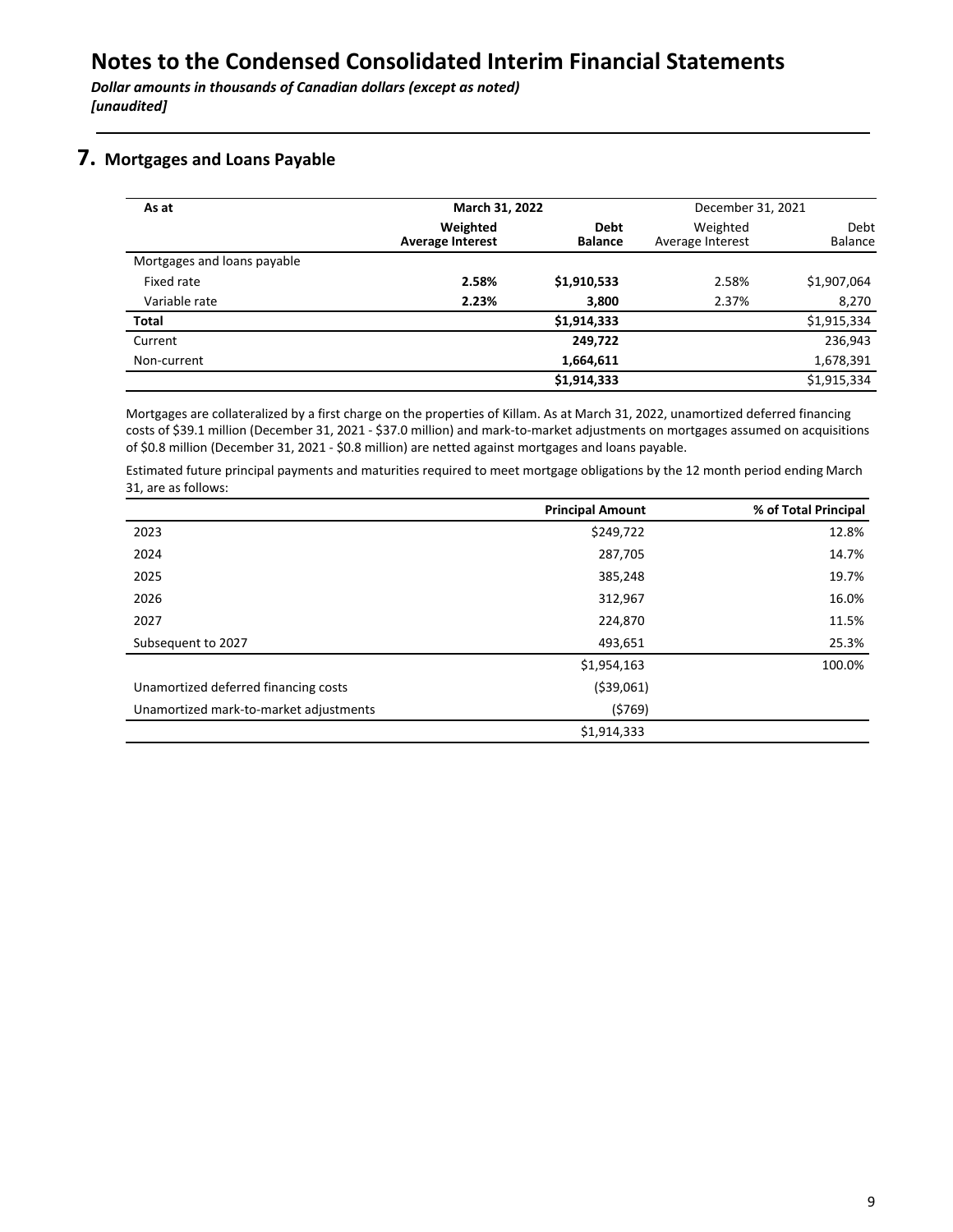### **8. Credit Facilities**

Killam has access to two credit facilities with credit limits of \$155.0 million (\$175.0 million with the accordion feature) and \$15.0 million (December 31, 2021 - \$155.0 million and \$15.0 million) that can be used for acquisition and general business purposes.

The \$155.0 million facility bears interest at prime plus 55 bps on prime rate advances or 155 bps over bankers' acceptances ("BAs"). The facility includes a \$30.0 million demand revolver and a \$125.0 million committed revolver as well as an accordion option to increase the \$155.0 million facility by an additional \$20.0 million. The agreement includes certain covenants and undertakings with which Killam was in compliance as at March 31, 2022.

The \$15.0 million demand facility bears interest at prime plus 125 bps on advances and 135 bps on issuance of letters of credit in addition to 50 bps per annum. The agreement includes certain covenants and undertakings with which Killam was in compliance as at March 31, 2022.

| As at March 31, 2022     | <b>Maximum Loan</b><br>Amount <sup>(1)</sup> | <b>Amount Drawn</b> | <b>Letters of Credit</b> | <b>Amount Available</b> |
|--------------------------|----------------------------------------------|---------------------|--------------------------|-------------------------|
| \$155.0 million facility | \$175,000                                    | \$10,000            |                          | \$165,000               |
| \$15.0 million facility  | 15,000                                       | 3,526               | 1,732                    | 9,742                   |
| <b>Total</b>             | \$190,000                                    | \$13,526            | \$1,732                  | \$174,742               |
|                          |                                              |                     |                          |                         |
| As at December 31, 2021  | Maximum Loan<br>Amount <sup>(1)</sup>        | Amount Drawn        | Letters of Credit        | Amount Available        |
| \$155.0 million facility | \$175,000                                    | \$54,500            |                          | \$120,500               |
| \$15.0 million facility  | 15.000                                       | 7,230               | 1,745                    | 6,025                   |
| Total                    | \$190,000                                    | \$61,730            | \$1,745                  | \$126,525               |

 $<sup>(1)</sup>$  Maximum loan includes a \$20.0 million accordion option, for which collateral is pledged.</sup>

### **9. Construction Loans**

As at March 31, 2022, Killam had access to five variable rate non-revolving demand construction loans, for the purpose of financing development projects, totalling \$179.1 million. As at March 31, 2022, \$91.3 million was drawn on the construction loans (December 31, 2021 - \$77.6 million). Payments are made monthly on an interest-only basis. The weighted-average contractual interest rate on amounts outstanding is 2.03% (December 31, 2021 - 2.01%). Once construction is complete and rental targets achieved, the construction loans are expected be repaid in full and replaced with conventional mortgages.

### **10.** Accounts Payable and Accrued Liabilities

| As at                                          |          | March 31, 2022 December 31, 2021 |
|------------------------------------------------|----------|----------------------------------|
| Accounts payable and other accrued liabilities | \$49,314 | \$53,109                         |
| Distributions payable                          | 7,033    | 6,737                            |
| Mortgage interest payable                      | 3,826    | 3,873                            |
| Security deposits                              | 11.580   | 11,194                           |
|                                                | \$71,753 | \$74,913                         |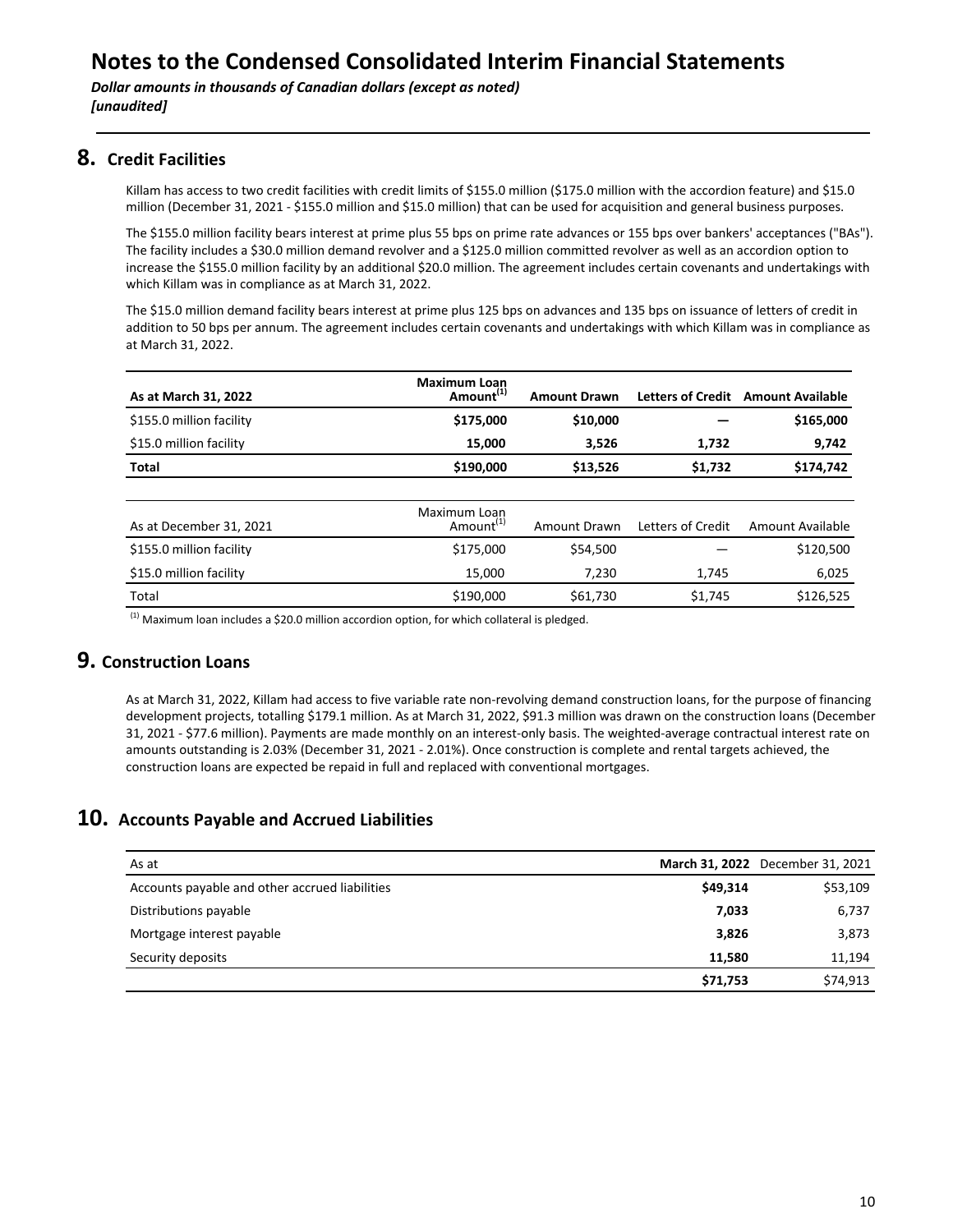**Dollar amounts in thousands of Canadian dollars (except as noted)** *[unaudited]*

### **11.** Exchangeable Units

|                                | Number of<br><b>Exchangeable Units</b> | Value    |
|--------------------------------|----------------------------------------|----------|
| Balance, December 31, 2021     | 4.004.270                              | \$94,461 |
| Fair value adjustment          |                                        | (8,689)  |
| <b>Balance, March 31, 2022</b> | 4.004.270                              | \$85,772 |

The Exchangeable Units are non-transferable, but are exchangeable, on a one-for-one basis, into Killam Trust Units at any time at the option of the holder. Prior to such exchange, distributions will be made on these Exchangeable Units in an amount equivalent to the distributions that would have been made had the Units been exchanged for Killam Trust Units.

### **12. Unitholders' Equity**

By virtue of Killam being an open-ended mutual fund Trust, unitholders of Trust Units are entitled to redeem their Trust Units at any time at prices determined and payable in accordance with the conditions specified in Killam's DOT. As a result, under IFRS, Trust Units are defined as financial liabilities; however, for the purposes of financial statement classification and presentation, the Trust Units may be presented as equity instruments as they meet the puttable instrument exemption under IAS 32.

All Trust Units outstanding are fully paid, have no par value and are voting Trust Units. The DOT authorizes the issuance of an unlimited number of Trust Units. Trust Units represent a unitholder's proportionate undivided beneficial interest in Killam. No Trust Unit has any preference or priority over another. No unitholder has or is deemed to have any right of ownership in any of the assets of Killam. Each Unit confers the right to one vote at any meeting of unitholders and to participate pro rata in any distributions and, on liquidation to a pro rata share of the residual net assets remaining after preferential claims thereon of debtholders.

Unitholders have the right to redeem their Units at the lesser of (i) 90% of the market price of the Trust Unit (market price is defined as the weighted average trading price of the previous 10 trading days) and (ii) the most recent closing market price (closing market price is defined as the weighted average trading price on the specified date) at the time of the redemption. The redemption price will be satisfied by cash, up to a limit of \$50 thousand for all redemptions in a calendar month, or a note payable. For the three months ended March 31, 2022, no unitholders redeemed Units.

**Number of Trust Units <b>Value** Balance, December 31, 2021 **110,557,466** \$1,230,307 Distribution reinvestment plan and 289,953 6,397 Restricted Trust Units redeemed **Abuse 2018 621 1999 49,757 621** Units issued for cash 93,628 **Balance, March 31, 2022 115,612,176 \$1,330,953** 

The Units issued and outstanding are as follows:

#### **Units issued for cash**

|                                   | <b>Price per Unit</b> |          | <b>Gross Proceeds Transaction Costs</b> | <b>Net Proceeds</b> | Units Issued |
|-----------------------------------|-----------------------|----------|-----------------------------------------|---------------------|--------------|
| Bought-deal (February 4, 2022)    | \$20.80               | \$85,280 | \$3.923                                 | \$81.357            | 4,100,000    |
| Over-allotment (February 4, 2022) | \$20.80               | 12.792   | 521                                     | 12.271              | 615,000      |
| Total                             |                       | \$98.072 | \$4,444                                 | \$93.628            | 4,715,000    |

#### **Distribution Reinvestment Plan ("DRIP")**

Killam's DRIP allows unitholders to acquire additional Units of the Trust through the reinvestment of distributions on their Units. Unitholders who participate in the DRIP receive additional Units equal to 3% of the Units reinvested. Units issued with the DRIP are issued directly from the Trust at a price based on the 10-day volume weighted average closing price of the Toronto Stock Exchange ("TSX") preceding the relevant distribution date, which typically is on or about the 15<sup>th</sup> day of the month following the distribution declaration.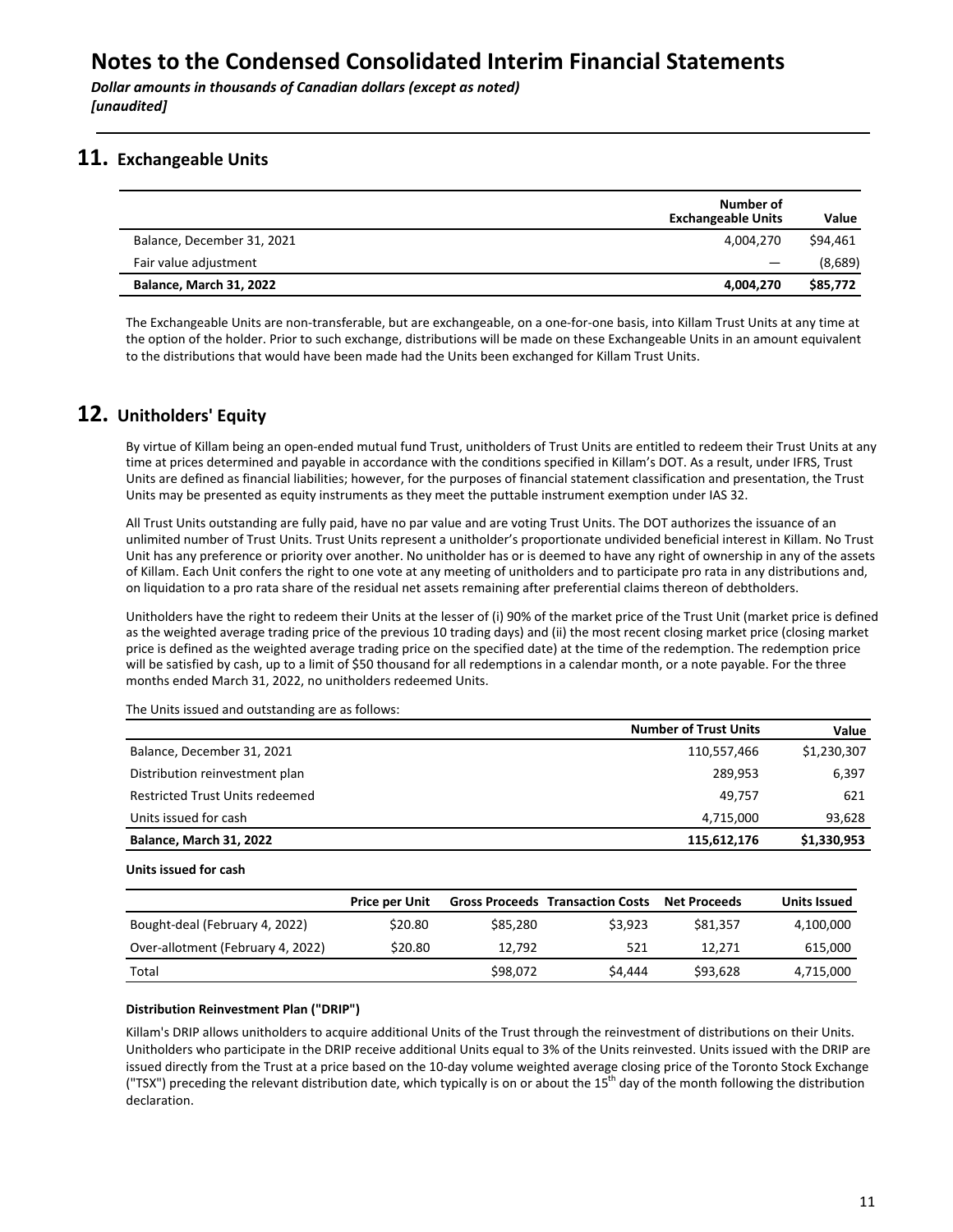**Dollar amounts in thousands of Canadian dollars (except as noted)** *[unaudited]*

### **13. Distributions**

Killam pays distributions to its unitholders in accordance with its DOT. Distributions declared by the Board of Trustees are paid monthly, on or about the  $15^{th}$  day of each month.

For the three months ended March 31, 2022, the distributions declared related to the Trust Units were \$20.1 million (three months ended March 31, 2021 - \$17.7 million). For the three months ended March 31, 2022, distributions declared related to the Exchangeable Units were \$0.7 million (three months ended March 31, 2021 - \$0.7 million). The distributions on the Exchangeable Units are recorded in financing costs.

### **14. Deferred Unit-based Compensation**

Restricted Trust Units ("RTUs") are awarded to members of the senior executive team and director-level employees as a percentage of their compensation. The Trust also grants RTUs subject to performance conditions under the RTU Plan for certain senior executives. Non-executive members of the Board of Trustees have the right to receive a percentage of their annual retainer in the form of RTUs.

The number of RTUs awarded are based on the volume weighted average price of all Trust Units traded on the TSX for the five trading days immediately preceding the date on which the compensation is awarded. The RTUs earn distributions based on the same distributions paid on the Trust Units, and such distributions translate into additional RTUs. The initial RTUs, and RTUs acquired through distribution reinvestment, are credited to each person's account and are not issued to the employee or Board member until they redeem such RTUs. For employees, the RTUs will be redeemed and paid out in Trust Units by December 31 of the year in which the RTUs have vested. Effective Q3-2017, RTUs issued to Trustees will be redeemed and paid, in the issuance of Trust Units, upon retirement from the Board.

The RTUs subject to performance conditions will be subject to both internal and external measures consisting of both absolute and relative performance over a three-year period. Killam accounts for the RTUs subject to performance conditions under the fair value method of accounting, and uses the Monte-Carlo simulation pricing model to determine the fair value, which allows for the incorporation of the market based performance hurdles that must be met before the RTUs subject to performance conditions vest. 

The RTUs are considered a financial liability because there is a contractual obligation for the Trust to deliver Trust Units (which are accounted for as liabilities, but presented as equity instruments under IAS 32) upon conversion of the RTUs. The RTUs are measured at fair value with changes flowing through the condensed consolidated interim statements of income and comprehensive income. The fair value of the vested RTUs as at March 31, 2022, is \$4.1 million, which includes \$1.3 million related to RTUs subject to performance conditions (December 31, 2021 - \$6.4 million and \$2.6 million). For the three months ended March 31, 2022, compensation expense of \$0.6 million (three months ended March 31, 2021 - \$0.5 million) has been recognized in respect of the RTUs.

|                                                | Three months ended March 31, 2022 |                                           | Year ended December 31, 2021 |                                    |
|------------------------------------------------|-----------------------------------|-------------------------------------------|------------------------------|------------------------------------|
|                                                | Number of<br><b>RTUs</b>          | Weighted<br><b>Average Issue</b><br>Price | Number of<br><b>RTUs</b>     | Weighted<br>Average Issue<br>Price |
| Outstanding, beginning of period               | 359,172                           | \$18.10                                   | 351.734                      | \$16.93                            |
| Granted                                        | 118,425                           | 21.41                                     | 143.054                      | 18.14                              |
| Redeemed                                       | (105, 851)                        | 17.18                                     | (148, 016)                   | 13.09                              |
| Forfeited                                      | (1, 133)                          | 18.99                                     |                              |                                    |
| Additional Restricted Trust Unit distributions | 3.125                             | 22.10                                     | 12.400                       | 19.92                              |
| Outstanding, end of period                     | 373,738                           | \$19.45                                   | 359,172                      | \$18.10                            |

The details of the RTUs issued are shown below: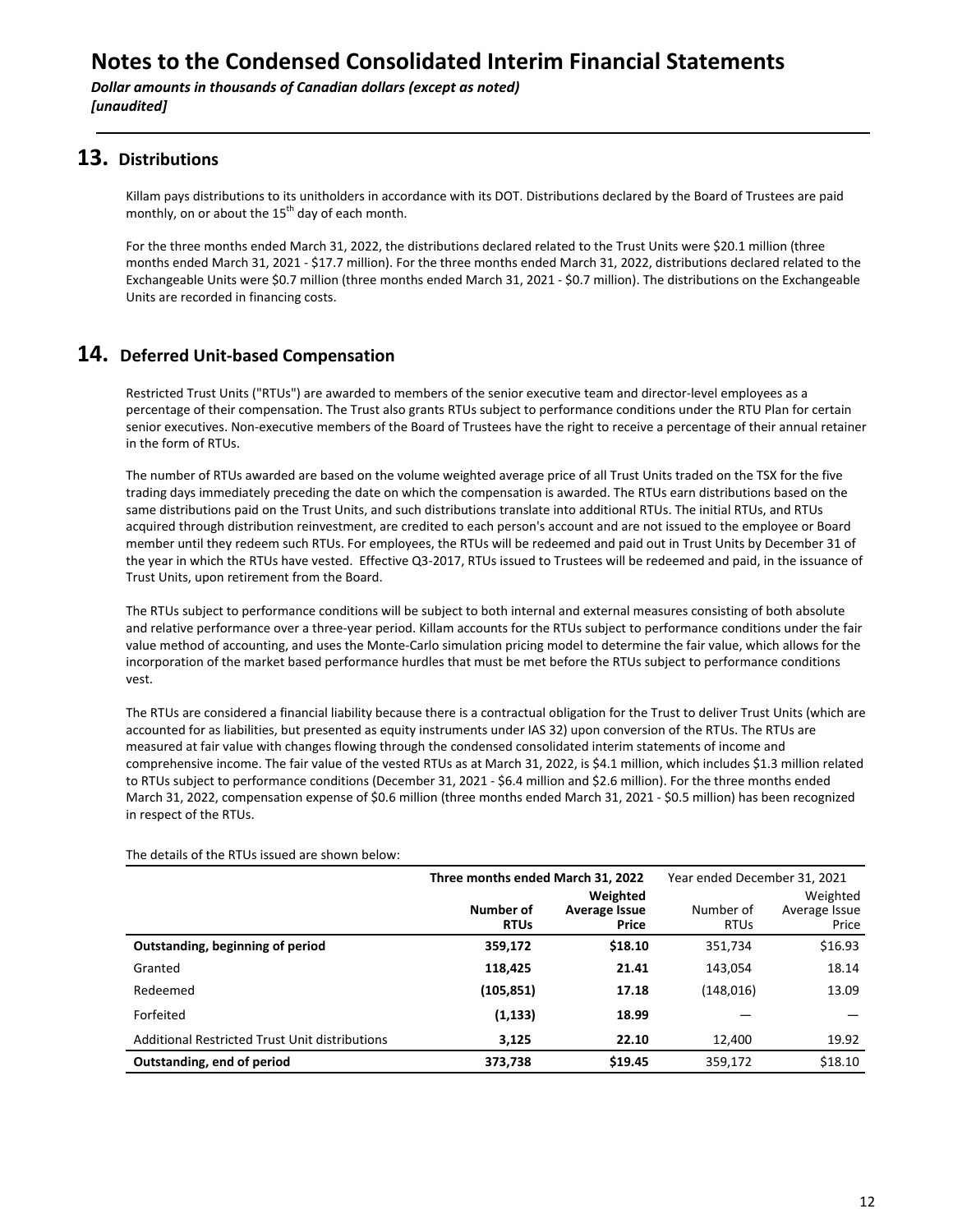**Dollar amounts in thousands of Canadian dollars (except as noted)** *[unaudited]*

### **15. Revenue**

In accordance with IFRS 15, Management has evaluated the lease and non-lease components of its revenue and has determined the following allocation:

|                               | For the three months ended March 31, |          |
|-------------------------------|--------------------------------------|----------|
|                               | 2022                                 | 2021     |
| Rental revenue <sup>(1)</sup> | \$54,999                             | \$47,835 |
| Property expense recoveries   | 19,366                               | 16,844   |
| Ancillary revenue             | 3,099                                | 2,695    |
|                               | \$77,464                             | \$67,374 |

 $<sup>(1)</sup>$  Includes base rent, realty taxes and insurance recoveries, which are outside the scope of IFRS 15.</sup>

### **16.** Financing Costs

|                                                        | Three months ended March 31, |          |
|--------------------------------------------------------|------------------------------|----------|
|                                                        | 2022                         | 2021     |
| Mortgage, loan and construction loan interest          | \$12,375                     | \$11,139 |
| Interest on credit facilities                          | 197                          | 307      |
| Interest on Exchangeable Units                         | 701                          | 697      |
| Amortization of deferred financing costs               | 860                          | 877      |
| Amortization of fair value adjustments on assumed debt | 20                           | 12       |
| Unrealized gain on derivative liability                | (108)                        | (40)     |
| Interest on lease liabilities                          | 98                           | 97       |
| Capitalized interest                                   | (874)                        | (741)    |
|                                                        | \$13,269                     | \$12,348 |

### 17. Deferred Income Tax

Trusts that satisfy the REIT Exemption are excluded from the specified investment flow-through ("SIFT") definition and therefore will not be subject to taxation under the SIFT Rules. Effective December 31, 2021, Killam qualified for the REIT Exemption and continues to meet the REIT Exemption as at March 31, 2022, and is therefore not subject to taxation to the extent that income is distributed to unitholders. However, this exemption does not extend to the corporate subsidiaries of Killam that are taxable legal entities. For the three months ended March 31, 2022, the deferred tax expense relates to the corporate subsidiary entity of the REIT.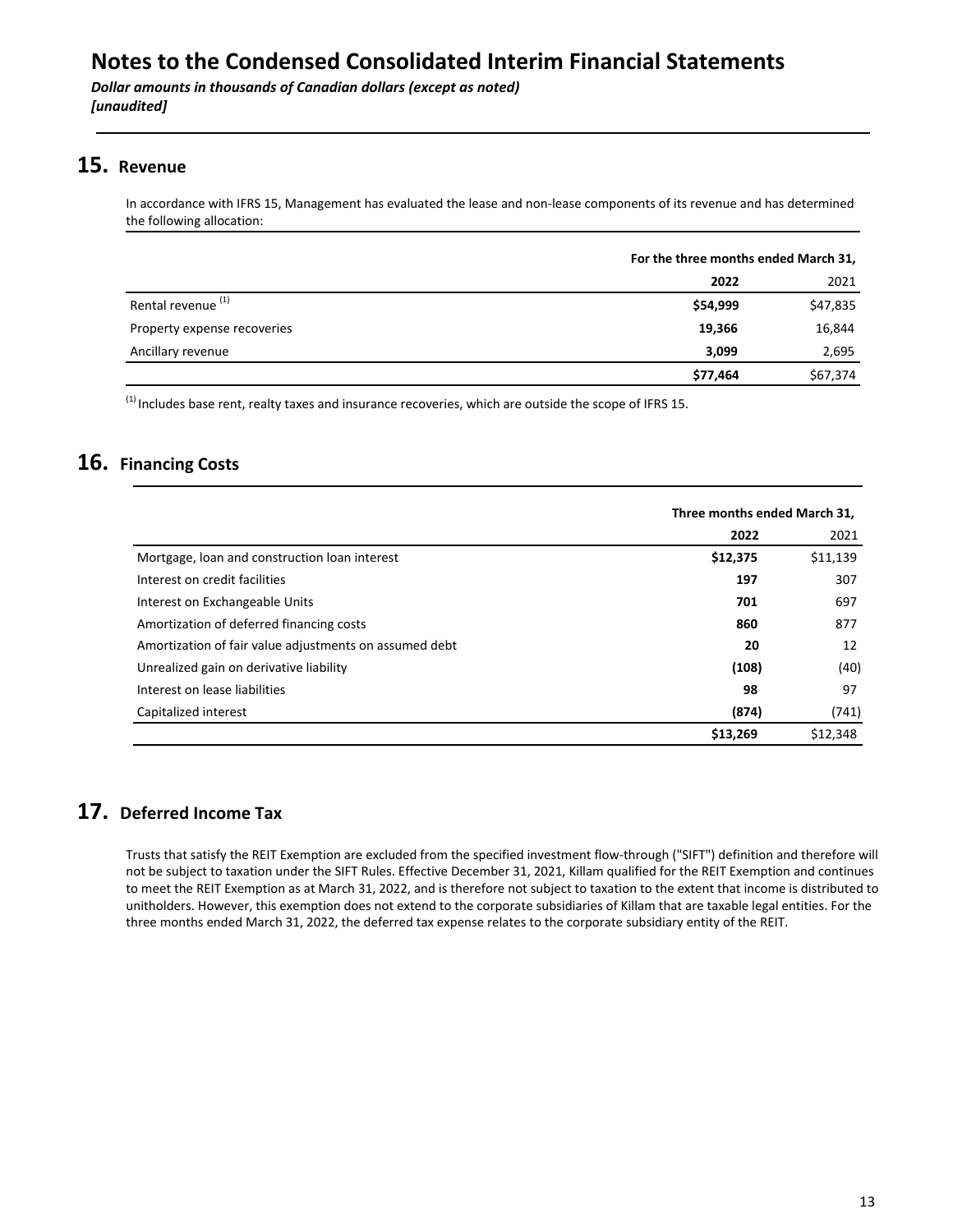**Dollar amounts in thousands of Canadian dollars (except as noted)** *[unaudited]*

#### **18.** Segmented Information

For investment properties, discrete financial information is provided on a property-by-property basis to members of executive management, which collectively comprise the chief operating decision maker ("CODM"). The individual properties are aggregated into segments with similar economic characteristics such as the nature of the property, vacancy rates, long-term growth rates and other characteristics. Management considers that this is best achieved by aggregating into apartments, MHCs and commercial segments. Consequently, Killam is considered to have three reportable segments, as follows:

- Apartment segment acquires, operates, manages and develops multi-family residential properties across Canada;
- MHC segment acquires and operates MHC communities in Ontario and Eastern Canada; and
- Commercial segment acquires and operates stand-alone commercial properties in Ontario, Nova Scotia and Prince Edward Island. The segment includes eight commercial properties.

Killam's administration costs, other income, financing costs, depreciation, fair value adjustments, loss on disposition and deferred tax expense are not reported to the CODM on a segment basis.

The accounting policies of these reportable segments are the same as those described in the summary of significant accounting policies described in note 2 to the consolidated financial statements for the year ended December 31, 2021. Reportable segment performance is analyzed based on NOI. The operating results, and selected assets and liabilities, of the reportable segments are as follows:

| Three months ended March 31, 2022 | <b>Apartments</b> | <b>MHCs</b> | Commercial | <b>Total</b> |
|-----------------------------------|-------------------|-------------|------------|--------------|
| Property revenue                  | \$69,341          | \$3,515     | \$4,608    | \$77,464     |
| Property operating expenses       | (28, 541)         | (1,508)     | (2, 152)   | (32,201)     |
| Net operating income              | \$40,800          | \$2,007     | \$2,456    | \$45,263     |
|                                   |                   |             |            |              |
| Three months ended March 31, 2021 | Apartments        | <b>MHCs</b> | Commercial | Total        |
| Property revenue                  | \$59,932          | \$3,348     | \$4,094    | \$67,374     |
| Property operating expenses       | (23,342)          | (1,624)     | (2, 145)   | (27,111)     |
| Net operating income              | \$36,590          | \$1,724     | \$1,949    | \$40,263     |

#### Selected Statement of financial position items<sup>(1)</sup>

| As at March 31, 2022                 | <b>Apartments</b> | <b>MHCs</b> | Commercial | <b>Total</b> |
|--------------------------------------|-------------------|-------------|------------|--------------|
| <b>Total Investment Properties</b>   | \$4,236,501       | \$233,270   | \$160.821  | \$4,630,592  |
| Mortgages payable/construction loans | \$1,874,621       | \$82,167    | \$48,893   | \$2,005,681  |
|                                      |                   |             |            |              |
| As at December 31, 2021              | Apartments        | <b>MHCs</b> | Commercial | Total        |
| Investment properties                | \$4,154,201       | \$231,370   | \$155,306  | \$4,540,877  |
| Mortgages payable/construction loans | \$1,865,925       | \$83,013    | \$43,992   | \$1,992,930  |

 $<sup>(1)</sup>$  Total investment properties for the Apartments segment includes IPUC and land held for development.</sup>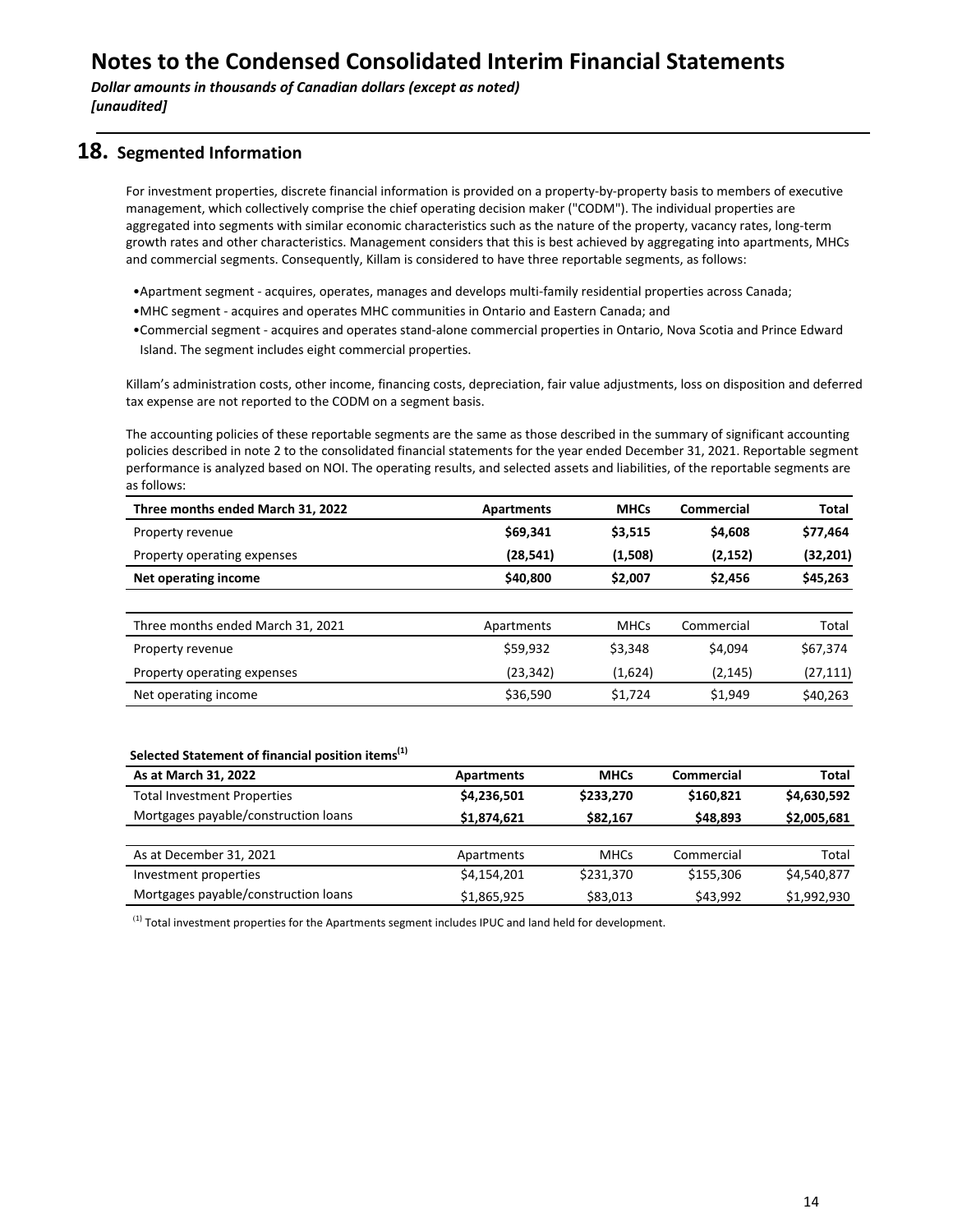**Dollar amounts in thousands of Canadian dollars (except as noted)** *[unaudited]*

#### **19. Supplemental Cash Flow Information**

|                                                                | Three months ended March 31, |          |
|----------------------------------------------------------------|------------------------------|----------|
|                                                                | 2022                         | 2021     |
| Net income items related to investing and financing activities |                              |          |
| Interest paid on mortgages payable and other                   | \$12,348                     | \$11,198 |
| Interest paid on credit facilities                             | 197                          | 307      |
|                                                                | \$12,545                     | \$11,505 |
| Net change in non-cash operating assets and liabilities        |                              |          |
| Rent and other receivables                                     | ( \$500)                     | (5452)   |
| Residential inventory                                          | (3,022)                      |          |
| Other current assets                                           | 288                          | (880)    |
| Accounts payable and other liabilities                         | (3, 161)                     | 2,584    |
|                                                                | (56, 395)                    | \$1,252  |

#### **20. Financial Instruments and Financial Risk Management Objectives and Policies**

Killam's principal financial liabilities consist of mortgages, credit facilities, construction loans and trade payables. The main purpose of these financial liabilities is to finance investment properties and operations. Killam has various financial assets, such as tenant receivables, which arise directly from its operations.

#### **Fair Value of Financial Instruments**

Fair value is the amount that would be received in the sale of an asset or would be paid to transfer a liability in an orderly transaction between market participants at the measurement date. The fair value of interest-bearing financial assets and liabilities is determined by discounting the contractual principal and interest payments at estimated current market interest rates for the instrument. Current market rates are determined by reference to current benchmark rates for similar term and current credit spreads for debt with similar terms and risks. For certain of the Trust's financial instruments the carrying value represents fair value due to the short term nature including, loan receivable, construction loans and credit facilities, and as such these items are not included in the table below. The fair values of the Trust's financial instruments were determined as follows:

(i) the fair values of the mortgages payable are estimated based upon discounted future cash flows using discount rates that reflect current market conditions for instruments with similar terms and risks. Such fair value estimates are not necessarily indicative of the amounts Killam might pay or receive in actual market transactions;

(ii) the fair value of the deferred unit-based compensation and the Exchangeable Units is estimated at the reporting date, based on the closing market price of the Trust Units listed on the TSX. The performance based RTUs are determined using a pricing model. These estimates are subjective in nature and involve uncertainties and matters of significant judgment and, therefore, cannot be determined with precision. Changes in estimates could significantly affect fair values;

(iii) the fair value of the derivative is calculated based on an estimate of the mid-market arbitrage-free price of the swap. The arbitrage-free price comprises the present value of the future rights and obligations between two parties to receive or deliver future cash flows or exchange other assets or liabilities. Future obligations are valued as the sum of the present values as of the valuation date of contractually fixed future amounts and expected variable future amounts, the expected size of which is calculated from the projected levels of underlying variables. Future rights are valued as the sum of the present values of the expected values of contingent future amounts, the existence and size of which are calculated from the projected levels of underlying variables.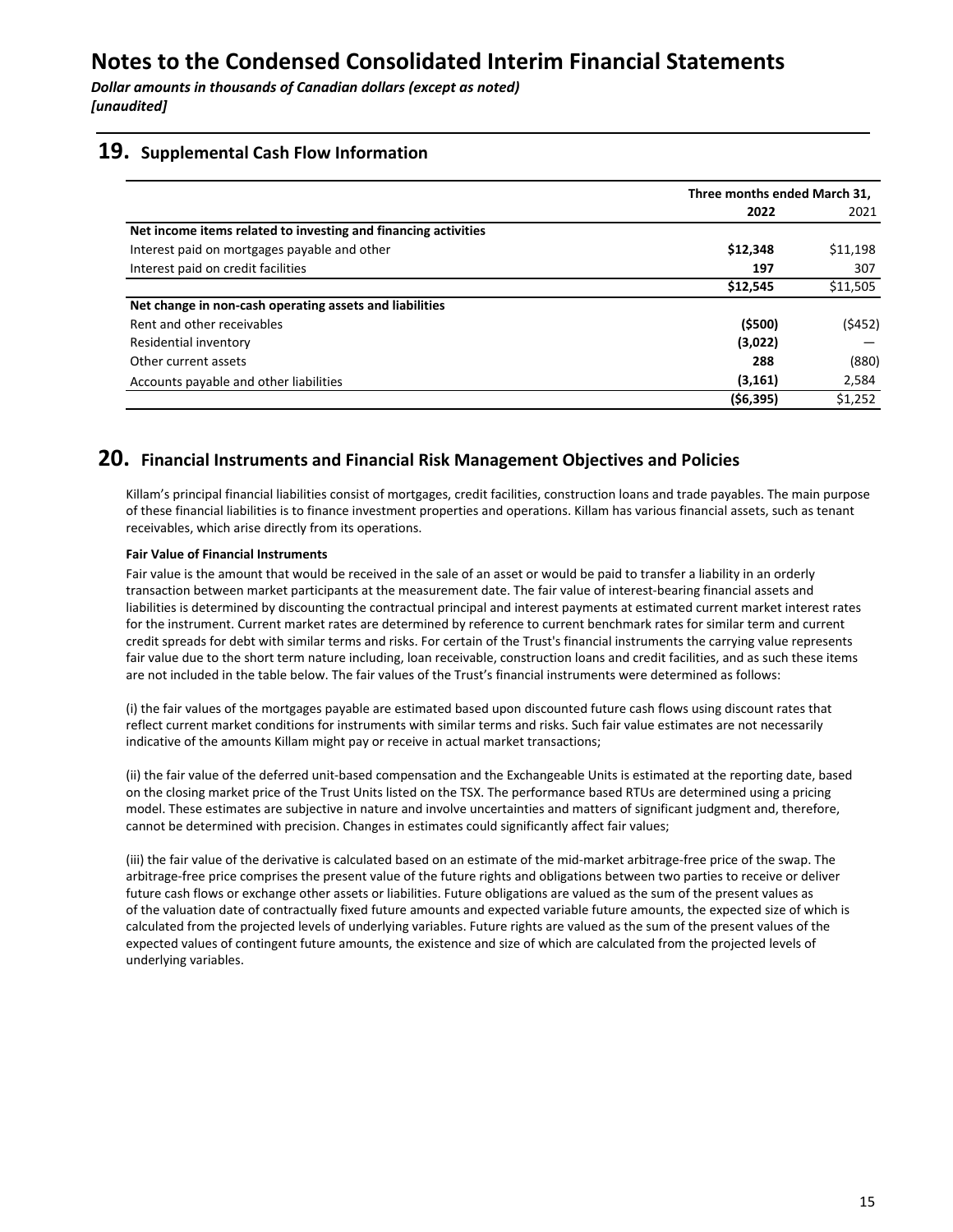### **20.** Financial Instruments and Financial Risk Management Objectives and Policies (continued)

The significant financial instruments and their carrying values as at March 31, 2022, and December 31, 2021, are as follows:

| As at                                            | March 31, 2022    |                   | December 31, 2021 |             |
|--------------------------------------------------|-------------------|-------------------|-------------------|-------------|
| <b>Classification</b>                            | Carrying<br>Value | <b>Fair Value</b> | Carrying<br>Value | Fair Value  |
| <b>Financial assets carried at FVTPL:</b>        |                   |                   |                   |             |
| Derivative asset <sup>(1)</sup>                  | \$88              | \$88              |                   |             |
| Financial liabilities carried at amortized cost: |                   |                   |                   |             |
| Mortgages and loans payable <sup>(2)</sup>       | \$1,914,333       | \$1,910,114       | \$1,915,334       | \$1,964,015 |
| <b>Financial liabilities carried at FVTPL:</b>   |                   |                   |                   |             |
| Exchangeable Units                               | \$85,772          | \$85,772          | \$94,461          | \$94,461    |
| Derivative liability <sup>(1)</sup>              |                   |                   | \$20              | \$20        |
| Deferred unit-based compensation                 | \$4,121           | \$4,121           | \$6,376           | \$6,376     |

(1) The \$0.1 million derivative asset is included in other non-current assets within the condensed consolidated interim statements of financial position (December 31, 2021 - \$0.02 million derivative liability, included in other non-current liabilities).

(2) Mortgages and loans payable does not include construction loans and credit facilities, the carrying value of these line items represents fair value.

The interest rates used to discount the estimated cash flows, when applicable, are based on the five-year government yield curve at the reporting date, which is in-line with Killam's weighted average years to maturity of 4.0 years, plus an adequate credit spread, and were as follows:

| As at                  | March 31, 2022 | December 31, 2021 |
|------------------------|----------------|-------------------|
| Mortgages - Apartments | 3.39%          | 2.40%             |
| Mortgages - MHCs       | 4.09%          | 3.00%             |

#### **Assets and Liabilities Measured at Fair Value**

Fair value measurements recognized in the condensed consolidated interim statements of financial position are categorized using a fair value hierarchy that reflects the significance of inputs used in determining the fair values:

Level 1: Quoted prices in active markets for identical assets or liabilities.

Level 2: Quoted prices in active markets for similar assets or liabilities or valuation techniques where significant inputs are based on observable market data.

Level 3: Valuation techniques for which any significant input is not based on observable market data.

The fair value hierarchy of assets and liabilities measured at fair value on a recurring basis in the condensed consolidated interim statements of financial position is as follows:

| As at                               | March 31, 2022 |          | December 31, 2021 |         |          |             |
|-------------------------------------|----------------|----------|-------------------|---------|----------|-------------|
|                                     | Level 1        | Level 2  | Level 3           | Level 1 | Level 2  | Level 3     |
| <b>Assets</b>                       |                |          |                   |         |          |             |
| Investment properties               |                | -        | \$4,630,592       |         |          | \$4,540,877 |
| Derivative asset <sup>(1)</sup>     |                | \$88     |                   |         |          |             |
| <b>Liabilities</b>                  |                |          |                   |         |          |             |
| <b>Exchangeable Units</b>           |                | \$85,772 |                   |         | \$94,461 |             |
| Derivative liability <sup>(1)</sup> |                |          |                   |         | \$20     |             |
| Deferred unit-based compensation    |                | \$3,435  | \$686             |         | \$4,859  | \$1,517     |

(1) The \$0.1 million derivative asset is included in other non-current assets within the condensed consolidated interim statements of financial position (December 31, 2021 - \$0.02 million derivative liability included in other non-current liabilities).

Transfers between levels in the fair value hierarchy are recognized on the date of the event or change in circumstances that caused the transfer. There were no transfers of assets or liabilities between Level 1, Level 2 and Level 3 during the three months ended March 31, 2022.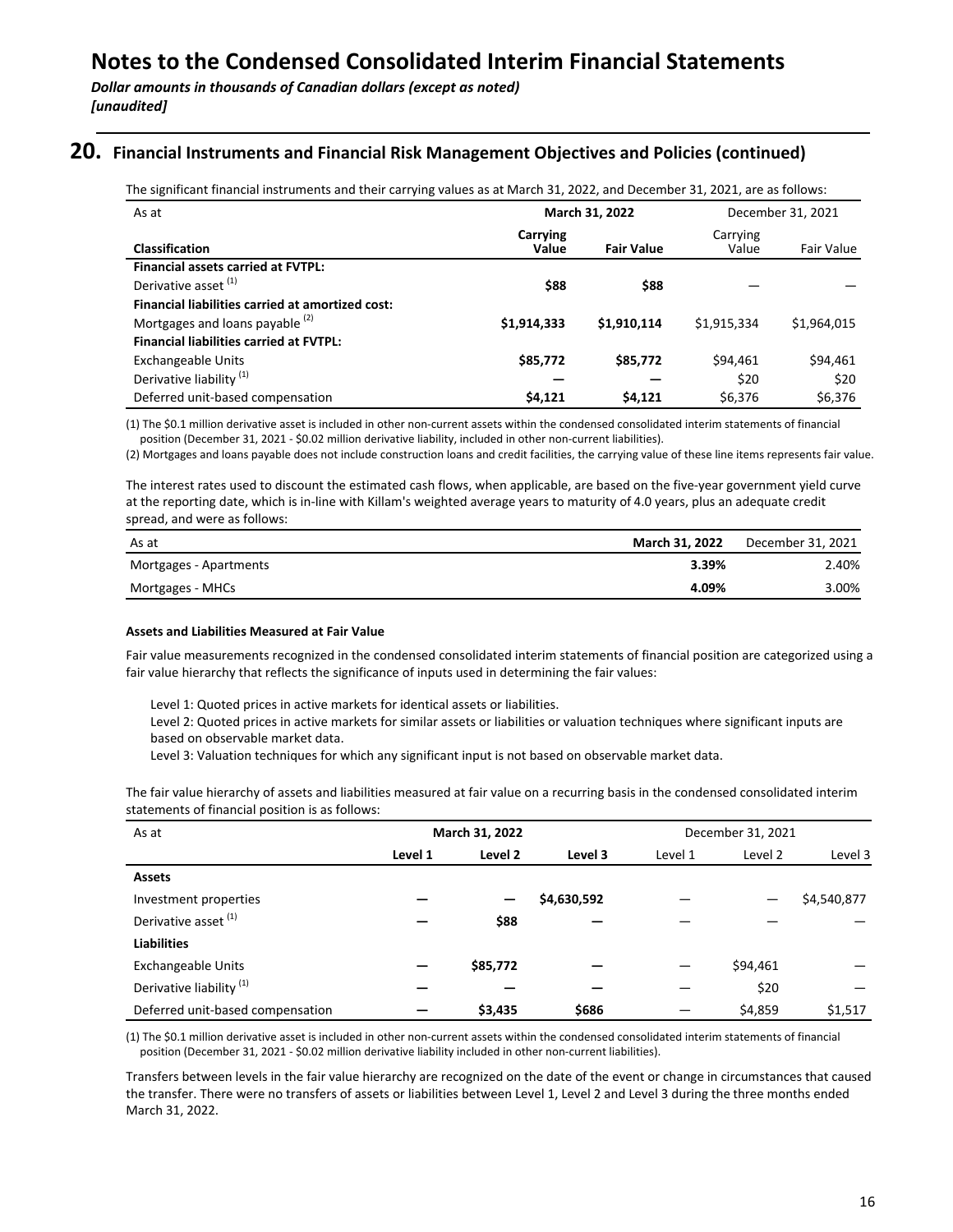**Dollar amounts in thousands of Canadian dollars (except as noted)** *[unaudited]*

#### **20.** Financial Instruments and Financial Risk Management Objectives and Policies (continued)

#### **Risk Management**

Killam may enter into derivative transactions, primarily interest rate swap contracts to manage interest rate risk arising from fluctuations in bond yields, as well as natural gas and oil swap contracts to manage price risk arising from fluctuations in these commodities. It is, and has been, Killam's policy that no speculative trading in derivatives shall be undertaken. The main risks arising from Killam's financial instruments are interest rate risk, credit risk and liquidity risk. These risks are managed as follows:

#### **(i) Interest Rate Risk**

Killam is exposed to interest rate risk as a result of its mortgages and loans payable; however, this risk is mitigated through Management's strategy to structure the majority of its mortgages in fixed-term arrangements, as well as, at times, entering into cash flow hedges. Killam also structures its financings so as to stagger the maturities of its debt, minimizing the exposure to interest rate volatility in any one year.

As at March 31, 2022, \$108.6 million of Killam's debt had variable interest rates, including construction loans totalling \$91.3 million, amounts drawn on its credit facilities of \$13.5 million and three demand loans totalling \$3.8 million. These loans and facilities have interest rates of prime plus 0.5% - 1.25% or 105-155 bps above BAs (December 31, 2021 - prime plus 0.5% - 1.25% or 105-245 bps above BAs) and consequently, Killam is exposed to short-term interest rate risk on these loans.

Killam's fixed mortgage debt, which matures in the next 12 months, totals \$181.5 million. Assuming these mortgages are refinanced at similar terms, except at a 100 bps increase in interest rates, financing costs would increase by \$1.8 million per year.

#### **(ii) Credit Risk**

Credit risk arises from the possibility that tenants may experience financial difficulty and be unable to fulfill their lease term commitments. Killam mitigates the risk of credit loss through the diversification of its existing portfolio and limiting its exposure to any one tenant.

Credit assessments are conducted for all prospective tenants and Killam also obtains a security deposit to assist in potential recoveries. In addition, receivables balances are monitored on an ongoing basis. Killam's bad debt expense experience has historically been less than 0.3% of revenue. None of Killam's tenants account for more than 4% of the tenant receivables as at March 31, 2022 or 2021.

Killam has considered the cash flow difficulties that may be experienced by commercial and residential tenants due to the impact of COVID-19 and the probability of default and has adjusted its exposure in an allowance for doubtful accounts.

#### **(iii) Liquidity Risk**

Management manages Killam's cash resources based on financial forecasts and anticipated cash flows. Killam structures its financing so as to stagger the maturities of its debt, thereby minimizing Killam's exposure to liquidity risk in any one year. In addition, Killam's apartments qualify for Canadian Mortgage and Housing Corporation ("CMHC") insured debt, reducing the refinancing risk upon mortgage maturities. Killam's MHCs and commercial assets do not qualify for CMHC insured debt; however, these assets access to conventional mortgage debt. Management does not anticipate liquidity concerns on the maturity of its mortgages as funds continue to be accessible in the multi-residential sector.

During the three months ended March 31, 2022, Killam refinanced \$36.2 million of maturing apartment mortgages with new mortgages totalling \$58.8 million, generating net proceeds of \$22.6 million. The following table presents the principal payments (excluding interest) and maturities of Killam's liabilities for the next five years and thereafter:

|                                        | Mortgage and loans | Construction         |                          |             |
|----------------------------------------|--------------------|----------------------|--------------------------|-------------|
| For the twelve months ending March 31, | payable            | Ioans <sup>(1)</sup> | <b>Credit facilities</b> | Total       |
| 2023                                   | \$249,722          | \$91,348             | \$13,526                 | \$354,596   |
| 2024                                   | 287,705            |                      |                          | 287,705     |
| 2025                                   | 385,248            |                      |                          | 385,248     |
| 2026                                   | 312,967            |                      |                          | 312,967     |
| 2027                                   | 224.870            |                      |                          | 224,870     |
| Thereafter                             | 493,651            |                      |                          | 493,651     |
|                                        | \$1,954,163        | \$91,348             | \$13,526                 | \$2,059,037 |

 $<sup>(1)</sup>$  Construction loans are demand loans, but expected to be repaid once construction is complete and rental targets achieved.</sup> Once these targets are achieved each construction loan will be repaid in full and replaced with conventional mortgages.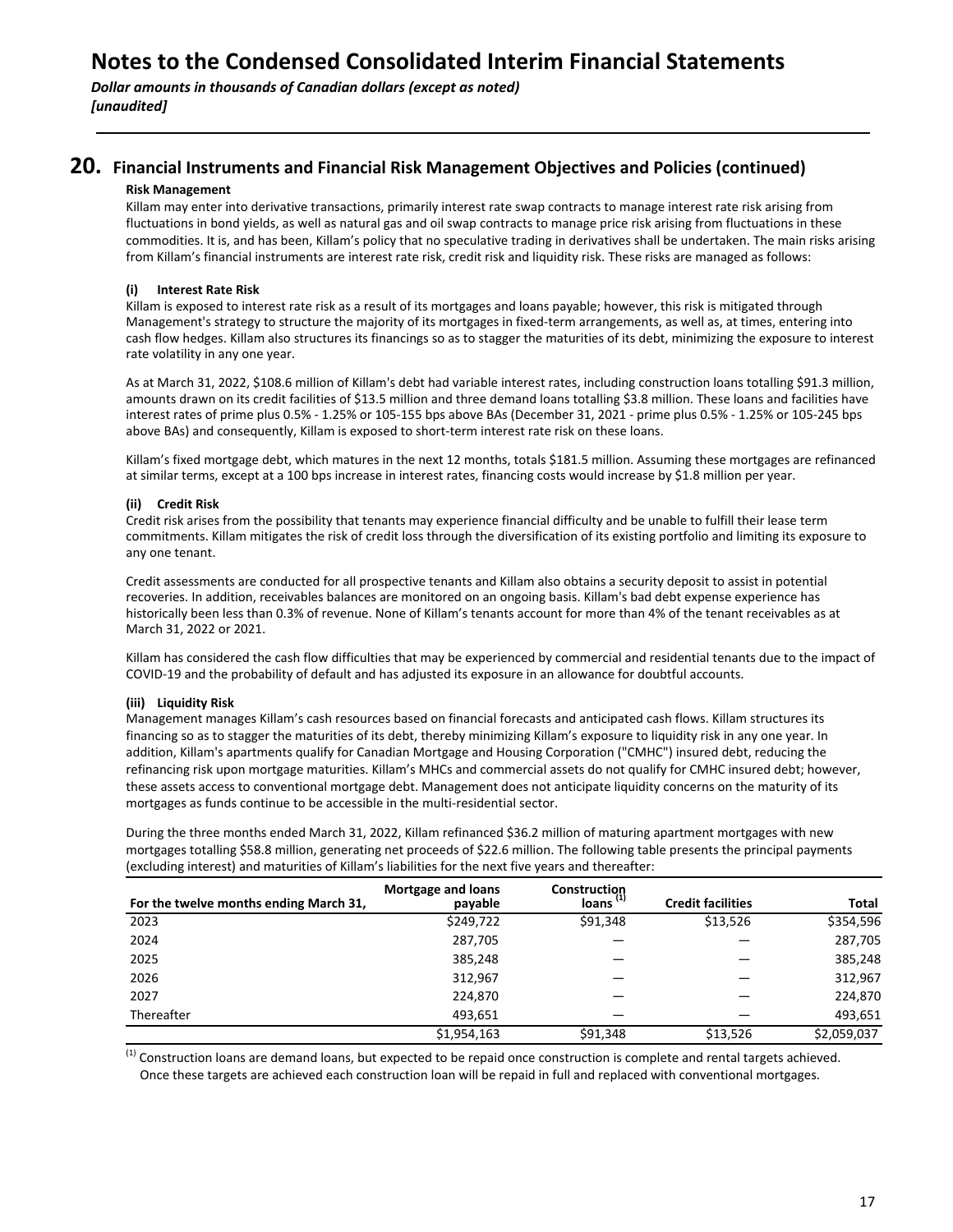#### **21. Capital Management**

The primary objective of Killam's capital management is to ensure a healthy capital structure to support the business and maximize unitholder value. Killam manages its capital structure and makes adjustments to it in light of changes in economic conditions. To maintain or adjust the capital structure, Killam may adjust the distribution payment to unitholders, issue additional Units, issue debt securities or adjust mortgage financing on properties.

Killam's primary measure of capital management is the total debt as a percentage of total assets ratio. Killam's strategy, as outlined in the operating policies of its DOT, is for its overall indebtedness not to exceed 70% of total assets. The calculation of total debt as a percentage of total assets is summarized as follows:

| As at                                      | March 31, 2022 | December 31, 2021 |
|--------------------------------------------|----------------|-------------------|
| Mortgages and loans payable                | \$1,914,333    | \$1,915,334       |
| Credit facilities                          | \$13,526       | \$61,730          |
| Construction loans                         | \$91.348       | \$77,596          |
| Total interest bearing debt                | \$2,019,207    | \$2,054,660       |
| Total assets <sup>(1)</sup>                | \$4,665,584    | \$4,568,903       |
| Total debt as a percentage of total assets | 43.3%          | 45.0%             |

  $^{(1)}$  Excludes right of use asset of \$9.6 million as at March 31, 2022 (December 31, 2021 - \$9.6 million).

The above calculation is sensitive to changes in the fair value of investment properties, in particular, cap-rate changes. The quantitative sensitivity analysis shown below illustrates the value increase or decrease in Killam's debt to asset ratio given the change in the noted input:

| <b>Cap-Rate Sensitivity</b> | <b>Fair Value of Investment</b> |                     | <b>Total Debt as % of Total</b> |              |
|-----------------------------|---------------------------------|---------------------|---------------------------------|--------------|
| Increase (Decrease)         | Properties <sup>(1)</sup>       | <b>Total Assets</b> | <b>Assets</b>                   | Change (bps) |
| $(0.50)$ %                  | \$5,141,898                     | \$5,179,962         | 39.0%                           | (430)        |
| $(0.25)$ %                  | \$4,862,959                     | \$4,901,023         | 41.2%                           | (210)        |
| $-$ %                       | \$4,627,520                     | \$4,665,584         | 43.3%                           |              |
| 0.25%                       | \$4,170,787                     | \$4,208,851         | 48.0%                           | 470          |
| 0.50%                       | \$3,971,887                     | \$4,009,951         | 50.4%                           | 710          |

 $<sup>(1)</sup>$  The cap-rate sensitivity is calculating the impact on Killam's apartment and MHC portfolios, which are valued using the direct</sup> income capitalization method and Killam's commercial portfolio which is valued using the discounted cash flow method.

### **22. Commitments and Contingencies**

Killam is subject to various legal proceedings and claims that arise in the ordinary course of business. These matters are generally covered by insurance. Management believes that the final outcome of such matters will not have a material adverse effect on the financial position, results of operations or liquidity of Killam. However, actual outcomes may differ from Management's expectations.

Killam purchased a 10% interest of a planned four-phase 829-unit development project in Calgary, Alberta in 2018. Phase 1 was completed in January 2021 and Killam purchased the remaining 90% interest in the 233 unit property on January 21, 2021. Construction of Phase II commenced in December 2021 and Killam has a \$65.0 million commitment in place to purchase the remaining 90% interest following completion of construction and the achievement of certain conditions.

Killam entered into a supply contract for electricity to hedge its own usage, which is summarized below:

| Area    | Utility | <b>Usage Coverage</b> | Term                                 | Cost      |
|---------|---------|-----------------------|--------------------------------------|-----------|
| Ontario | Gas     | 25%                   | December 1, 2021 - October 31, 2023  | \$4.70/GJ |
| Alberta | Gas     | 25%                   | December 1, 2021 - November 30, 2023 | \$3.81/GJ |